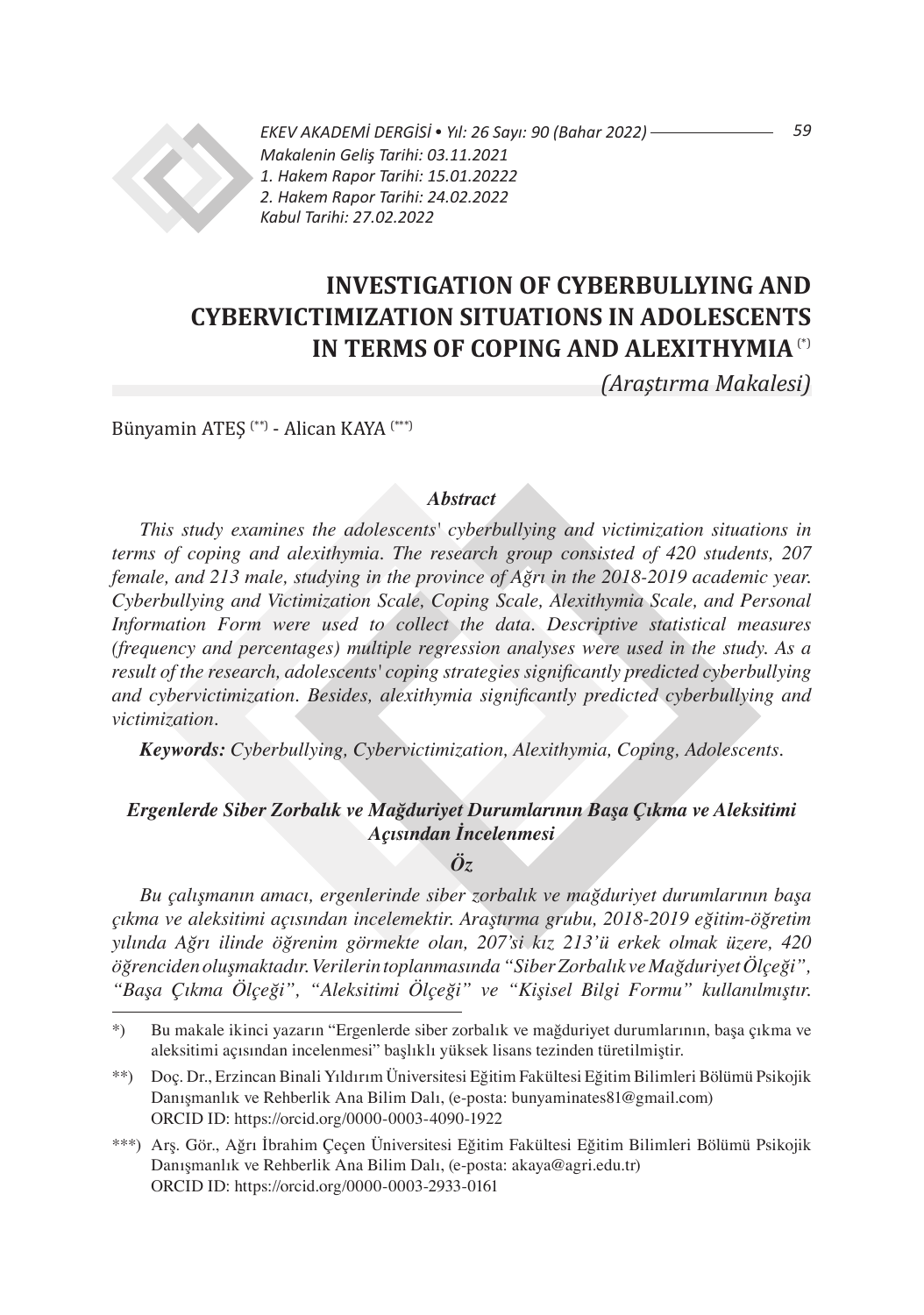*Yapılan araştırmada; ergenlerin başa çıkma stratejilerinin siber zorbalık, mağduriyet ve aleksitimi durumlarını anlamlı bir düzeyde yordadığı sonucuna ulaşılmıştır. Ayrıca bu araştırma sonucunda, aleksitimi düzeyinin siber zorbalık ve mağduriyet durumlarını anlamlı düzeyde yordadığı saptanmıştır.* 

*Anahtar Kelimeler: Siber Zorbalık, Siber Mağduriyet, Aleksitimi, Başa Çıkma.*

## **1. Introduction**

Human beings, social creatures, interact with other people and experience different lives. From birth to death, human beings are affected by the environment and affecting the environment. As a result of the interaction of people with their environment, some positive experiences can arise (Ülker & Recepoğlu, 2013; Polat & Çelebi, 2019; Yersel & Durualp, 2019). On the other hand, due to these interactions, negative experiences can also occur in some cases (Ceyhan, 2011; Duyan & Yildiz, 2019; Hughes et al., 2019; Leemis et al., 2019). One of these negative experiences is bullying behavior. Bullying is all the perpetual and abrasive behavior of a person for the gains and interests they can obtain for themselves or persons who are stronger physically, psychologically, socially, or in any other way, to those who are less intense than themselves (Besag, 1989; Olweus et al., 1999; Roland & Munthe, 1989). The relationship or causal effects of bullying situations with many adverse situations and psychopathology on individuals (Graziano et al., 2019; Li et al., 2019; Mukherjee et al., 2019). According to Olweus (1993), bullies need to take control of other students and do what they want. *Bullying* can be defined as deliberate and repetitive aggression towards others through computers, mobile phones, and other devices (Smith et al., 2008; Tokunaga, 2010). The concept of cyberbullying is emerging as a particular type of bullying.

When the definitions of cyberbullying are examined, it can be said that the common points are an imbalance of power between the bully and the victim, as well as e-mail, virtual chat rooms, social communication, and messaging networks used in virtual areas as bullying tools (Ates et al., 2018). Cyberbullying is more dangerous than traditional bullying (Ates et al., 2018). Since, In traditional bullying, the relationship, variety of interaction, and condition between the bully and the victim is more limited than cyberbullying. Moreover, In cyberbullying, people continue to be affected by cyberbullying even if they move away from online communication networks, games, or other digitalbased networks. Cyber victims may encounter more bullies than traditional bullying in cyberbullying (Akca & Sayımer; 2017; Pereira et al., 2016). In addition, considering that cyberbullying can be done with widely used communication tools such as mobile phones, it can be said that it is more dangerous and more exposed than traditional bullying (Patchin & Hinduja, 2006). Because of such dangers, bullying has been the subject of many studies and has attracted the attention of researchers in many countries (Baldry et al., 2019; Chan & Wong, 2019; Gaffney et al., 2019; Smith, 2019; Uzun & Karataş, 2019). Cyberbullies are the people who act, and the situations of those bullied are not the same either. Hence they will be different in the situations that may arise. Cyber victim, on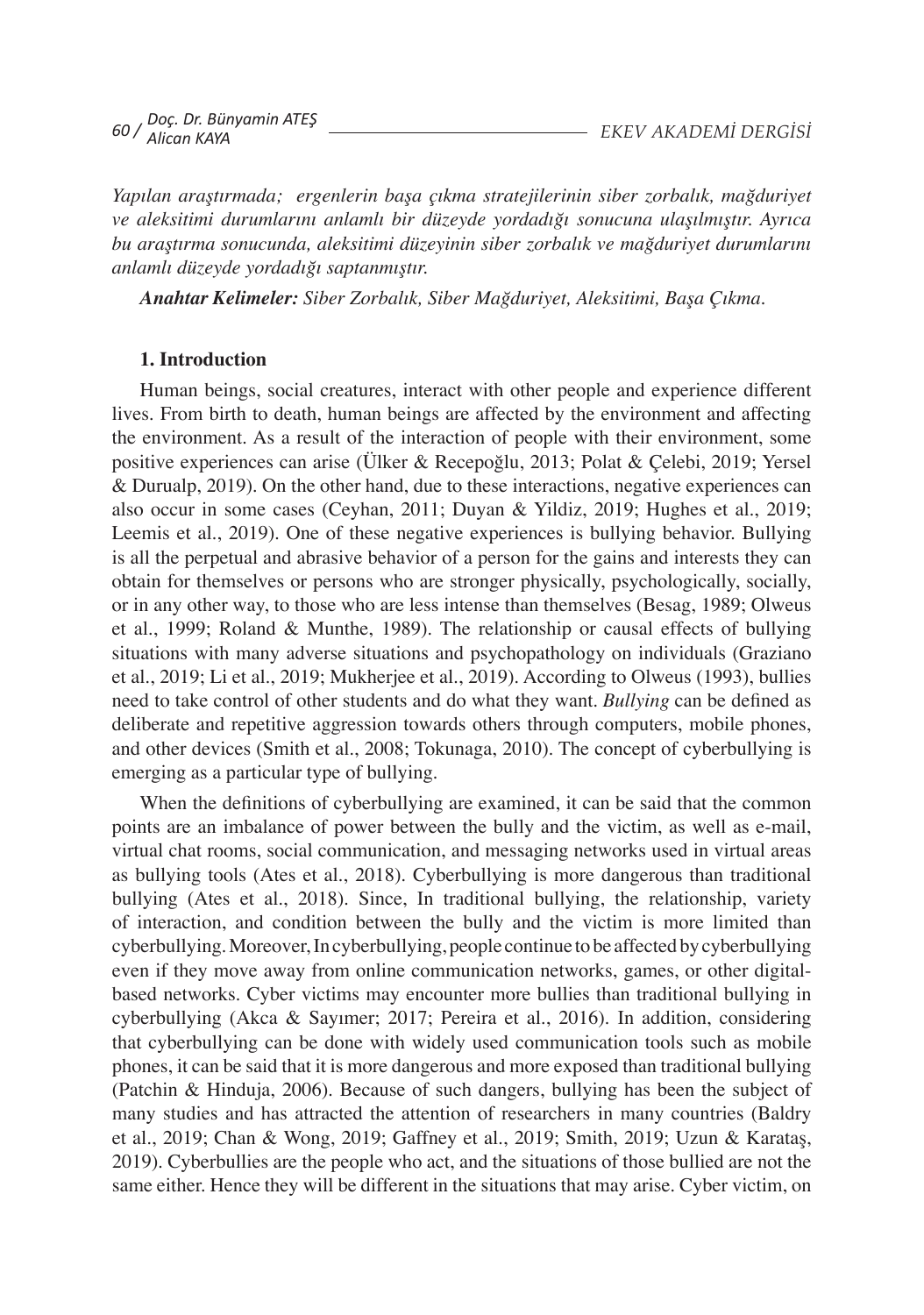the other hand, is the physical, social, economic, and psychological victim of one or more groups through information and communication technologies in a way that emphasizes the personality of one or more groups and targets everything else that reflects it (Arıcak et al., 2012; Wang et al., 2010). It can be stated that victims of bullying try to cope with the problems arising from cyberbullying in many areas of their lives. It can be said that these people experience a decrease in their academic achievement, and they face many academic problems. Besides, cyber victimization situations and consequently some psychopathologies are experienced due to cyberbullying. The emotionally destructive behavior of cyberbullies towards victims may be associated with another phenomenon called alexithymia, which can occur in emotional interaction.

One of the these new phenomenons is Alexithymia. It means "a: no, lexis: word, thymos: feeling" respectively (Dereboy, 1990). It can also be translated into Turkish as "absence of words for emotions" or "deafness to emotions" (Sayar & Acar, 2001). Sifneos derived the word in 1972 (Koçak 2002). Alexithymia; is a cognitive and emotional disorder that expresses the difficulty in expressing and describing emotions of children and adults in a meaningful way (Way et al., 2007). Freyberger (1977) conceptualized two different types of alexithymia. It can be said that these two species emerge in their theoretical etiology. Individuals with alexithymia have trouble understanding emotions and responding appropriately to questions about their emotions or the emotions of others. They tend to focus on physical responses because they have trouble distinguishing between physical and emotional responses (Zackheim, 2007). Another critical characteristic of alexithymia is the limited ability to dream. People with alexithymia rarely daydream and lack dreaming even when they are awake (Koçak, 2002; Taylor et al., 1997; Zackheim, 2007). Individuals with a high level of alexithymia experience communication barriers, leading to unwanted experiences. It may cause the individual to have difficulties coping with some of the negativities encountered in life. As a natural consequence of this situation, the importance of coping skills for these individuals emerges. Coping; includes all of the cognitive, affective, and behavioral responses that can enable the individual to withstand this situation in the face of events or situations that may cause stress or trauma (Folkman & Lazarus, 1988; Lazarus & Folkman, 1984). When the literature is examined, the word coping appears as "coping" in English. In addition, the origin of the word comes from the word "kolahos" in ancient Greek, and its meanings are "to meet, to come across or to bump" (Eryılmaz, 2009). Coping refers to behaviors that help people deal with psychologically adverse social experiences (Pearlin & Schooler, 1978). Coping strategies can be classified under two main headings. Coping strategies can be grouped under two main headlines. The first is problem-focused coping strategies, and the second is emotion-focused coping strategies (Folkman & Lazarus, 1988). Individuals' styles of coping with stress, making sense of stressful situations, and re-evaluation processes are vital. Therefore, it is vital to understand the coping process and know the characteristics of coping styles (Lazarus & Folkman, 1984). According to Lazarus and Folkman (1984), a stressful situation is thought to have four main characteristics. These are characteristics of the person, perception of the stressful situation, cognition, and behavioral response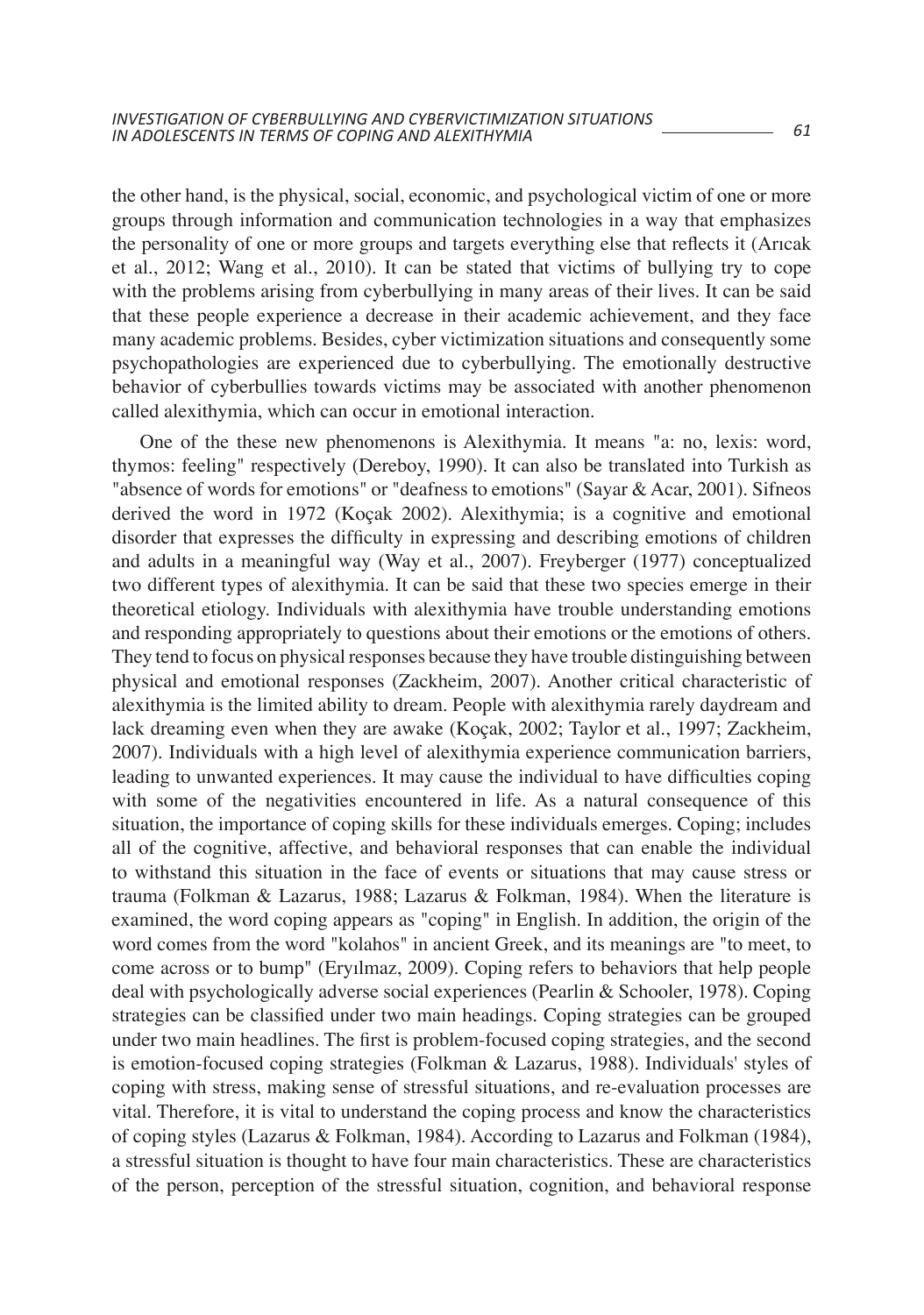used to deal with the situation or event that causes the stress, respectively. It is possible to say that these factors will affect the coping style chosen to deal with stressful situations such as cyberbullying.

This study examines alexithymia and coping variables that predict cyber victimization and cyberbullying levels. Depending on this purpose, the answer to the questions has been sought.

Do alexithymia predict adolescents' cyber victimization and cyberbullying levels at a significant level?

Does coping predict adolescents' cyber victimization and cyberbullying levels at a significant level?

## **2. Method**

## **2.1. Research Model**

The research examines the effects of adolescents' coping strategies and alexithymia on cyberbullying and victimization situations. This research is conducted based on the relationalscreening model. This model is a research model for determining the presence or degree of mutual exchange between two or more variables (Karasar, 2014; Sata, 2020).

## **2.2. Sample Group**

The study group consisted of 420 high school students (adolescents), 213 (50.7%) male, 207 (49.3%) female, 275 (9-grade level), 42 (10-grade level), 39 (11-grade level), and 64 (12-grade level) who continue to education at high school level in Ağrı province in 2018-2019 academic year. The distribution is given in Table 1. The age range of the research group was 13-18.

| <b>Gender</b>      | N   | $\%$  |
|--------------------|-----|-------|
| <b>Male</b>        | 213 | 50.7  |
| <b>Female</b>      | 207 | 49.3  |
|                    | 9   | 65.50 |
| <b>Grade Level</b> | 10  | 10.50 |
|                    | 11  | 9.30  |
|                    | 12  | 15,20 |
| <b>Total</b>       | 420 | 100   |

**Table 1.** Distribution of Research Groups by Gender

## **2.3. Data Collection Tools**

## **Demographic Information Form**

It is a form developed by researchers to determine socio-demographic characteristics such as mother's education level, father's education level, education level, perceived socioeconomic level, and the types of activities.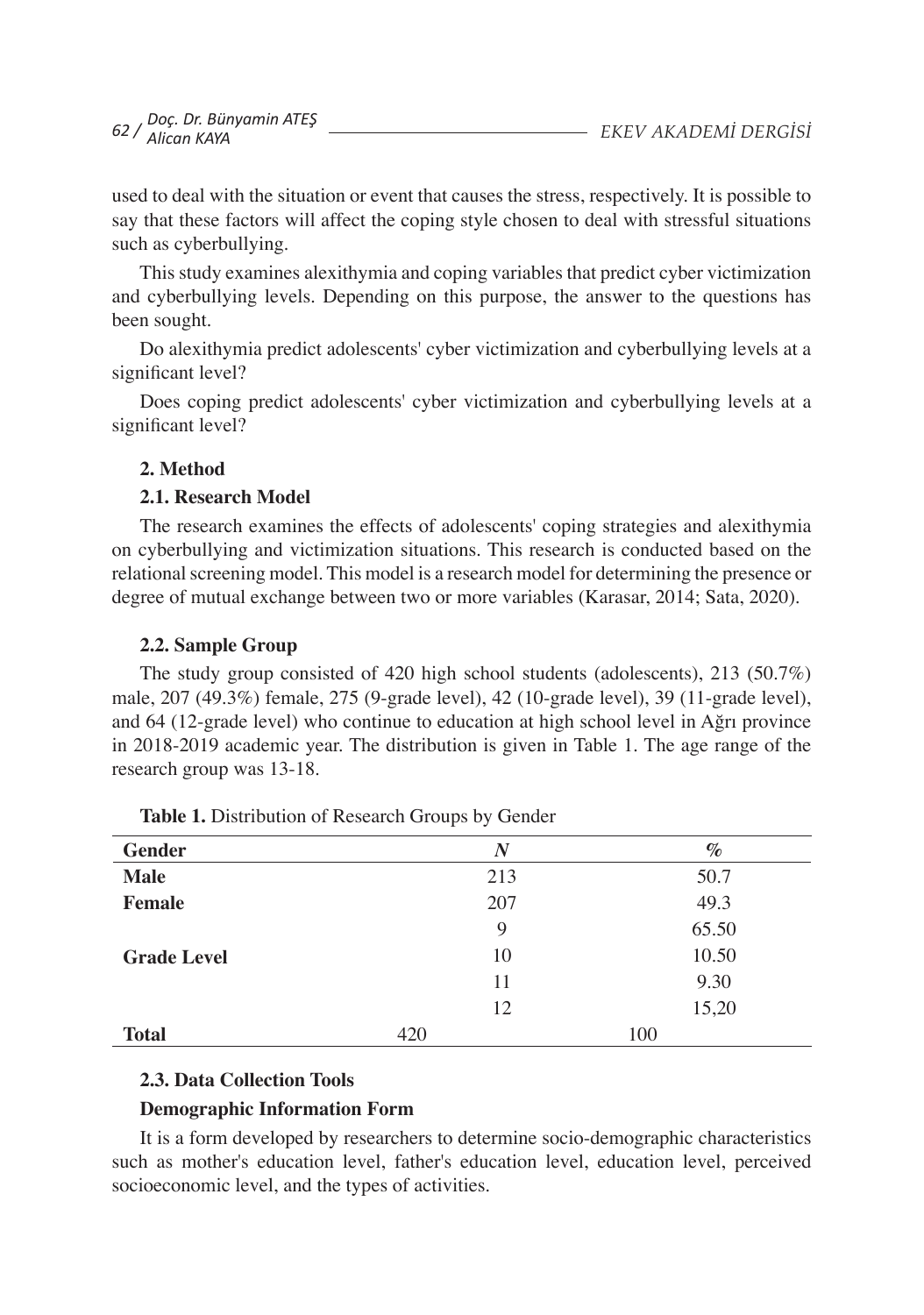### **Cyber Victim and Bullying Scale (CVBS)**

The Cyber Victimization and Cyberbullying Scale developed by Çetin et al., (2011) consists of 2 parallel forms that measure cyberbullying situations (CVS) and cyberbullying (CBS) experiences. It has 22 questions in each form and three different sub-dimensions: Cyber-linguistic bullying/victimization "CLB", identity concealment "IC" and cyber counterfeiting, "CC". The scale is 5-point Likert type. The internal consistency reliability coefficient was found to be .89 for CVS. In addition, the internal consistency coefficients of the CVS were found to be .86 for the CC subscale, .80 for the CLB subscale, and .68 IC subscale. The internal consistency coefficient of CBS was determined as .89. Internal consistency coefficients of sub-dimensions of CBS were determined as .83 for CC, .81 for CLB, and .69 for IC. Within the frame of this study conducted on university students, the Cronbach Alpha reliability coefficient was determined as .91 for the scale.

Within the scope of this work carried out; The Cronbach Alpha reliability coefficient for the cyber victimization form of the scale is 0,92 and 0,89 for the cyber bullying form. In order to determine the criterion-related validity of the scale, the Aggression Scale adapted into Turkish by Can (2002) was used. Correlation coefficients between CVBS and Aggression scale were found as .27 for CVS and .36 for CBS. The correlation coefficients between the Aggression Scale and the sub-dimensions of the CVS were determined as .27 for CC, and .20 for CLB and IC. Correlation coefficients between sub-dimensions of CBS were determined as .40 for CC, .22 for CLB and .26 for IC. Fit indices of the model in confirmatory factor analysis are; The fit index values of the SME are RMSEA = .058,  $NFI = .94$ ,  $CFI = .96$ ,  $IFI = .94$ ,  $RFI = .93$ ,  $GFI = .90$  and  $NNFI = .96$ , and the fit indexes of CBS are RMSEA =. 056, NFI = .95, CFI = .97, IFI = .95, RFI = .94, GFI = .91 and NNFI = .97 (Çetin et al., 2011).

### **Coping Strategies Scale for Adolescents**

The scale was developed by Spirito *et al.* (1988). It was adapted by Bedel, Işık and Hamarta (2014). It consists of 11 items; the scale also includes three dimensions. These are respectively; Active coping (Items 3-6-8-10), Avoiding coping (Items 1-2-9-11), and Negative coping (Items 4-5-7). The scale form is a 4-point Likert type. The range of scores obtained from the scale is between 11 and 44 points. The internal consistency reliability coefficient of the coping scale for adolescents was found to be .72 for Active Coping, .70 for Avoided Coping, and .65 for Negative Coping. The test-retest reliability coefficient, evaluated at three-week intervals, was found to be  $r = .66$  for Active Coping,  $r = .61$  for Avoided Coping, and  $r = .76$  for negative Coping. Cronbach Alpha reliability coefficient in this study was found to be .78.

#### **Toronto Alexithymia Scale**

The reliability and validity study of the Toronto alexithymia scale developed by Bagby et al., (1997) was conducted by Güleç et al. (2009). The scale is a 5-point likert type self-rating scale. Items 4, 5, 10, 18 and 19 are scored in reverse. The scale consists of 3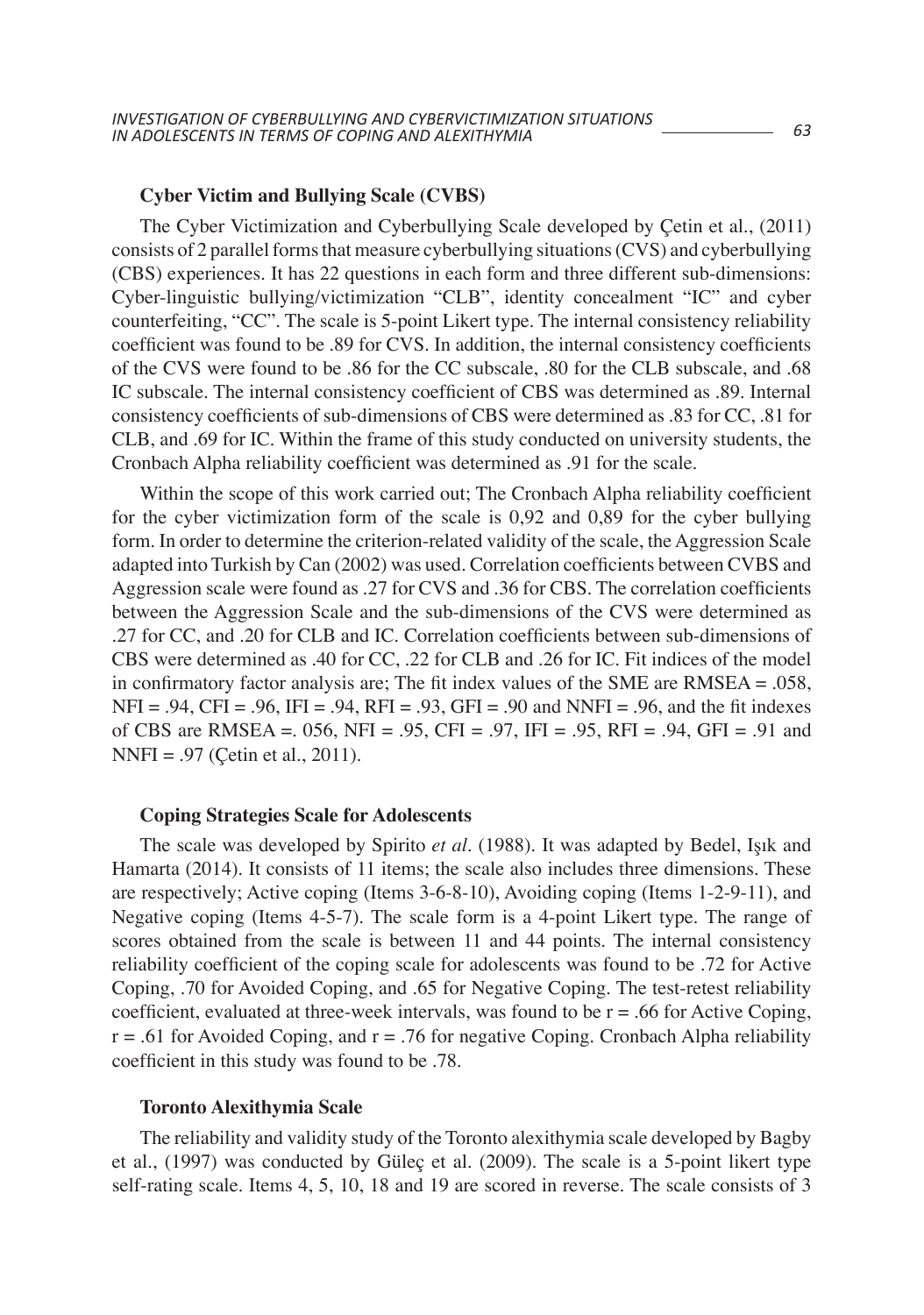subscales. The Difficulty Identifying feelings subscale consists of seven items (items 1, 3, 6, 7, 9, 13, and 14) and is defined as difficulty describing feelings and externally-oriented thinking. Furthermore, the difficulty describing feelings subscale consists of five items (items 2, 4, 11, 12, and 17). The externally-oriented thinking subscale consists of eight items (items 5, 8, 10, 15, 16, 18, 19, and 20). In this study, the Cronbach Alpha reliability coefficient was found to be .84.

### **Personal Information Form**

It was created based on the principle of confidentiality within the frame of this research so as to learn the personal information of the adolescents that make up the sample group.

## **Collection of Data**

After obtaining permission for the research, the research group was determined. In determining the research group, although the simple random sampling method was taken as a basis, adolescents' volunteering was also taken into account. During the data collection process, after determining the appropriate hours and explaining the research to the adolescents, data collection tools were applied to the research group in groups. The data collection process took approximately 45 minutes.

### **Analysis of Data**

Descriptive statistical measures (frequency and percentages), simple linear correlation, confirmatory factor analysis (CFA), and multiple linear regression analysis were used in data analysis, respectively. Before performing the multiple regression analysis, the conditions of meeting the assumptions of the relevant analysis were examined. First, the ZPRED-ZRESID graph was examined to determine the normal distribution of the differences between the predicted values and the observed values. It was determined that this graph was in the form of an elipse; that is, the residual values showed a normal distribution. When the graphs were drawn to determine whether the relationship between the predictor variables and the predicted variable is linear, which is the second assumption, it was found that this assumption was met. For the third assumption, the multicollinearity problem, the VIF and tolerance values were examined, and it was seen that the VIF values ranged from 3.703 to 4.892. The tolerance values varied between 0.204 and 0.266, and it was determined that there was no multicollinearity problem between the predictor variables. The skewness and kurtosis values were examined to determine if the predicted variable, which is the last assumption, has a normal distribution. When the skewness and kurtosis values were examined, The skewness and kurtosis coefficients for the items were between −1,5 and+1.5; it was seen that the predicted variables had a normal distribution.

### **Ethics of Research**

The necessary permissions to carry out the research were obtained from the Ağrı National Education Directorate with a research permission letter. Participants were asked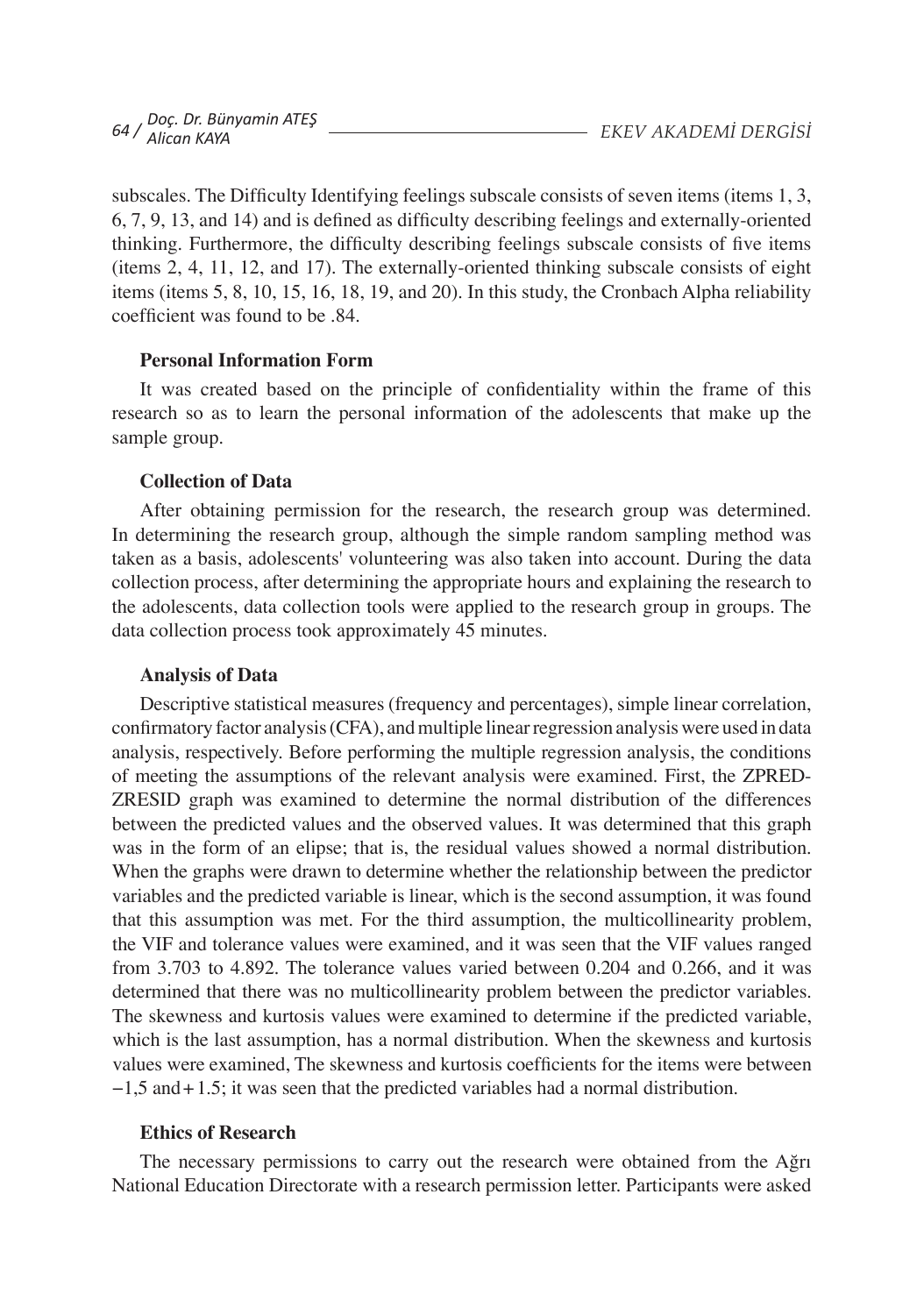whether they would like to participate voluntarily. Non-volunteer participants were not included in the study. In addition, the research was carried out by universal values and the Helsinki declaration.

## **3. Results**

In the findings part of the research; First, the arithmetic mean and standard deviation values for the variables, the simple correlation analysis coefficients for the variables, and finally, the multiple linear regression analysis (standard) results were reported. The arithmetic mean and standard deviation values for the variables are given in table 2.

|                                  | <b>Factors</b>                        | $\boldsymbol{N}$ | $\overline{\overline{X}}$ | $\boldsymbol{S}$ | <b>Skewness</b> | <b>Kurtosis</b> |
|----------------------------------|---------------------------------------|------------------|---------------------------|------------------|-----------------|-----------------|
|                                  | Cyber-linguistic<br>victimization     | 420              | 18,79                     | 5,92             | 0,66            | 0,69            |
| Cybervictimization victimization | Identity concealment                  | 420              | 12,33                     | 5,06             | 0,51            | $-0,49$         |
|                                  | Cyber counterfeiting<br>victimization | 420              | 26,47                     | 8,03             | $-0,20$         | 0,18            |
|                                  | Cybervictimization                    | 420              | 57,59                     | 17,14            | 0,47            | 0,38            |
|                                  | Cyber-linguistic<br>bullying          | 420              | 24,27                     | 4,76             | $-0,25$         | 1,14            |
| Cyberbullying                    | Identity concealment<br>bullying      | 420              | 18,40                     | 4,50             | $-0,44$         | $-0,51$         |
|                                  | Cyber counterfeiting<br>bullying      | 420              | 34,25                     | 7,59             | $-0,15$         | 0,14            |
|                                  | Cyberbullying                         | 420              | 76,92                     | 14,73            | $-0,21$         | 0,63            |
|                                  | Active coping                         | 420              | 15,56                     | 2,02             | 0,94            | 1,21            |
|                                  | Avoiding coping                       | 420              | 7,78                      | 1,74             | 0,32            | 0,13            |
| <b>Coping strategies</b>         | Negative coping                       | 420              | 4,91                      | 1,42             | $-0,12$         | $-13$           |
|                                  | Coping strategies                     | 420              | 25,48                     | 6,34             | 0,29            | 0,60            |
| <b>Toronto</b><br>Alexithymia    | Difficulty Identifying<br>feelings    | 420              | 15,87                     | 6,34             | 0,18            | 1,28            |
|                                  | Difficulty describing<br>feelings     | 420              | 12,27                     | 3,70             | $-0,13$         | $-0,13$         |
|                                  | externally-oriented<br>thinking       | 420              | 20,99                     | 6,35             | $-0,62$         | $-0,63$         |
|                                  | Toronto Alexithymia                   | 420              | 49,13                     | 13,71            | 0,07            | 0,71            |

| <b>Table 2.</b> Arithmetic Mean, Standard Deviation, Skewness and Kurtosis Values |  |
|-----------------------------------------------------------------------------------|--|
|-----------------------------------------------------------------------------------|--|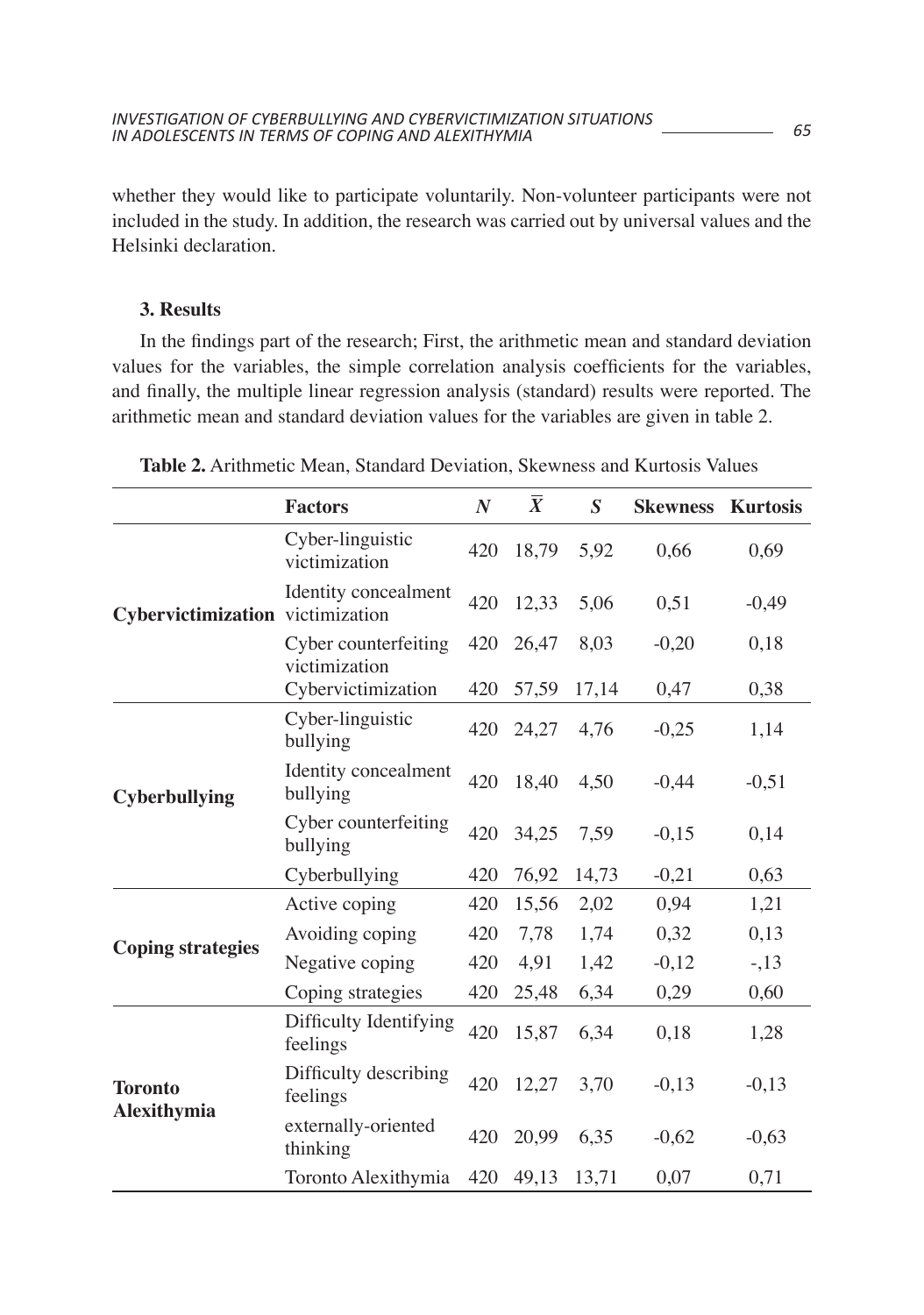| 56 / Doç. Dr. Bünyamin ATEŞ<br>56 / Alican KAYA |  | EKEV AKADEMI DERGISI |  |
|-------------------------------------------------|--|----------------------|--|
|                                                 |  |                      |  |

When Table 2 is examined, the arithmetic means of sample group; cyber linguistic victimization ( $\overline{X}$ =18.79), concealment victimization ( $\overline{X}$ =12.33), Cyber counterfeiting victimization ( $\overline{X}$ =26.47) and total cyber victimization ( $\overline{X}$ =57.59). Cyber linguistic bullying ( $\overline{X}$ =24.27), Identity concealment bullying ( $\overline{X}$ = 18.40) Cyber counterfeiting bullying ( $\overline{X}$  = 34.25) and total cyber victimization ( $\overline{X}$  = 76.92).

| <b>Correlations</b>            |            |            |            |
|--------------------------------|------------|------------|------------|
| Cybervictimization Scale (CVS) |            |            |            |
|                                | <b>CLV</b> | <b>ICV</b> | <b>CCV</b> |
| <b>CLV</b>                     |            | $0,545**$  | $0,570**$  |
| <b>ICV</b>                     | --         | --         | $0,657**$  |
| <b>CCV</b>                     |            |            | $ -$       |
| Cyberbullying Scale(CBS)       |            |            |            |
|                                | <b>CLB</b> | <b>ICB</b> | <b>CCB</b> |
| <b>CLB</b>                     |            | $0,587**$  | $0,627**$  |
| <b>ICB</b>                     |            |            | $0,677**$  |
| <b>CCB</b>                     | $-$        | $-$        |            |
| Toronto Alexithymia (TA)       |            |            |            |
|                                | DIF        | <b>DDF</b> | <b>EOT</b> |
| <b>DIF</b>                     |            | 0,599**    | $0,463**$  |
| <b>DDF</b>                     |            |            | $0,610**$  |
| <b>EOT</b>                     | $-$        |            |            |
| Coping strategies (CS)         |            |            |            |
|                                | AC         | <b>AVC</b> | NC         |
| AC                             | $ -$       | $0,490**$  | $0,219**$  |
| <b>AVC</b>                     |            |            | $0,424**$  |
| NC                             | $-$        | --         |            |

**Table 3.** Simple Correlation Analysis Coefficients Regarding the Variables

\**p <*0.05, \*\**p <*0.01 CLV = Cyber Linguistic Victim, ICV = Identification Concealment (Victim), CV = Cyber counterfeiting (Victimization), CLB = Cyber Linguistic Bullying, ICB = Identification Concealment (Bullying), CCB = Cyber counterfeiting (Bullying), DIF = Difficulty Identification feelings, DDF = Difficulty describing feelings, EOT = externally-oriented thinking, AC = Active Coping,  $AVC = Avoided Coping, NC = Negative Coping, CS = Coping strategies.$ 

When Table 3 is examined, it is seen that all sub-factors of Cyber Victim, Cyber Bullying, Toronto Alexithymia, and Coping Strategies in adolescents scales have significant correlations with each other  $(p \lt 0.01)$ . The statistical significance of the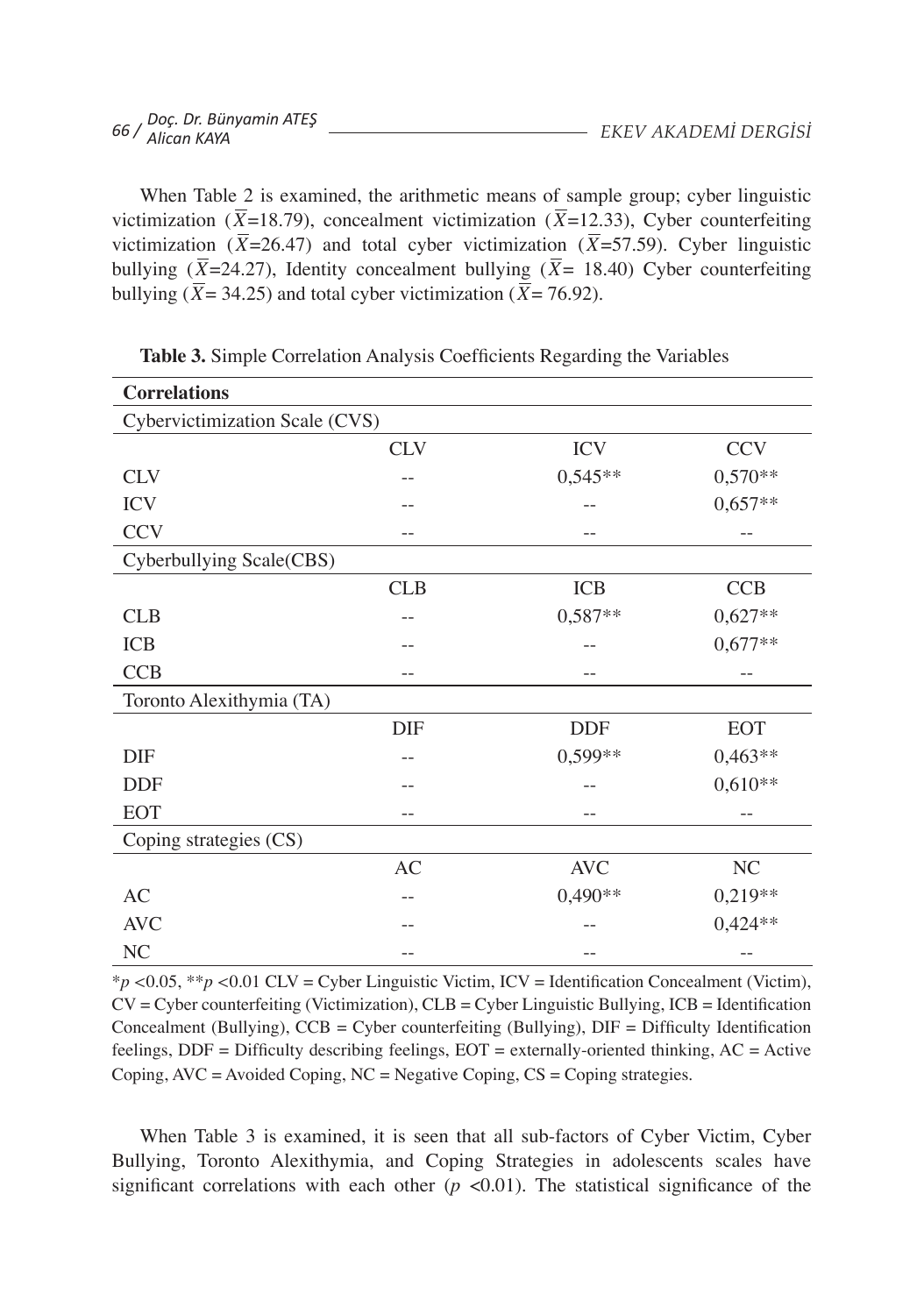relationship between the sub-factors of the scales means that these factors can be summed up, and the scale can be expressed with a single total score. Accordingly, in the relevant study, multiple linear regression analysis was used to examine the relationship between psychological structures by taking the total scores of these scales.

Firstly, "Do adolescents' coping strategies predict cyber victimization significantly?" In order to find an answer to the research question asked asfollows, the cyber victimization of adolescents is predicted, and coping strategies are included in the model as a predictor variable. Estimates related to the analysis made are given in table 4.

| <b>Unstandardized Coefficients</b> |              | <b>Standardized Coefficients</b> |       |      |                  |              |
|------------------------------------|--------------|----------------------------------|-------|------|------------------|--------------|
| Model                              | b            | <b>Std. Error</b>                | ĸ     | t    | $\boldsymbol{p}$ | 95% CI       |
| (Constant)                         | 13,61        | 10,05                            |       | 1.35 | $0.177*$         | $-6,1533,36$ |
| AC                                 | 1,40         | 0.46                             | 0,165 | 3.04 | $0.003*$         | 0.49 2.30    |
| AVC.                               | 1,71         | 0,58                             | 0,173 | 2.95 | $0.000*$         | 0.58 2.84    |
| NC.                                | 1.83         | 0,63                             | 0,152 | 2.90 | $0,000*$         | 3.07<br>0.59 |
| $R = 0.25$                         | $R^2 = 0.06$ |                                  |       |      |                  |              |
| $F_{3-416} = 9,39$                 | $p = 0.000*$ |                                  |       |      |                  |              |

**Table 4.** Multiple Regression Analysis Results For Predicting Cyber Victimization of Adolescents (Standardized values).

Not:  $*_{p}<0.05$ ; AC = Active coping, AVC = Avoiding coping, NC = Negative coping

When Table 4 is examined, it is seen that avoiding coping, negative and active coping strategies have a low and significant positive relationship with adolescents' cyber victimization ( $R = 0.25$ ;  $R<sup>2</sup> = 0.06$ ;  $p < 0.05$ ). Avoiding, negative, and active coping strategies together explain 6% of the change in cyber victimization of adolescents. According to the standardized regression coefficients  $(\beta)$ , the relative importance of predictor variables on cyber victimization, respectively; avoiding coping  $(= 0.17)$ , active coping  $(= 0.17)$ , and negative coping  $(= 0.15)$ . When the *F* value in Table 4 is examined, it is determined that the regression model established is statistically significant; in other words, it is significant.

After examining the effects of adolescents 'coping strategies on cyber victimization, "Do adolescents' coping strategies predict cyberbullying situations significantly?" Multiple regression analysis was conducted to find an answer to the research question. Estimates related to the analysis made are given in Table 5.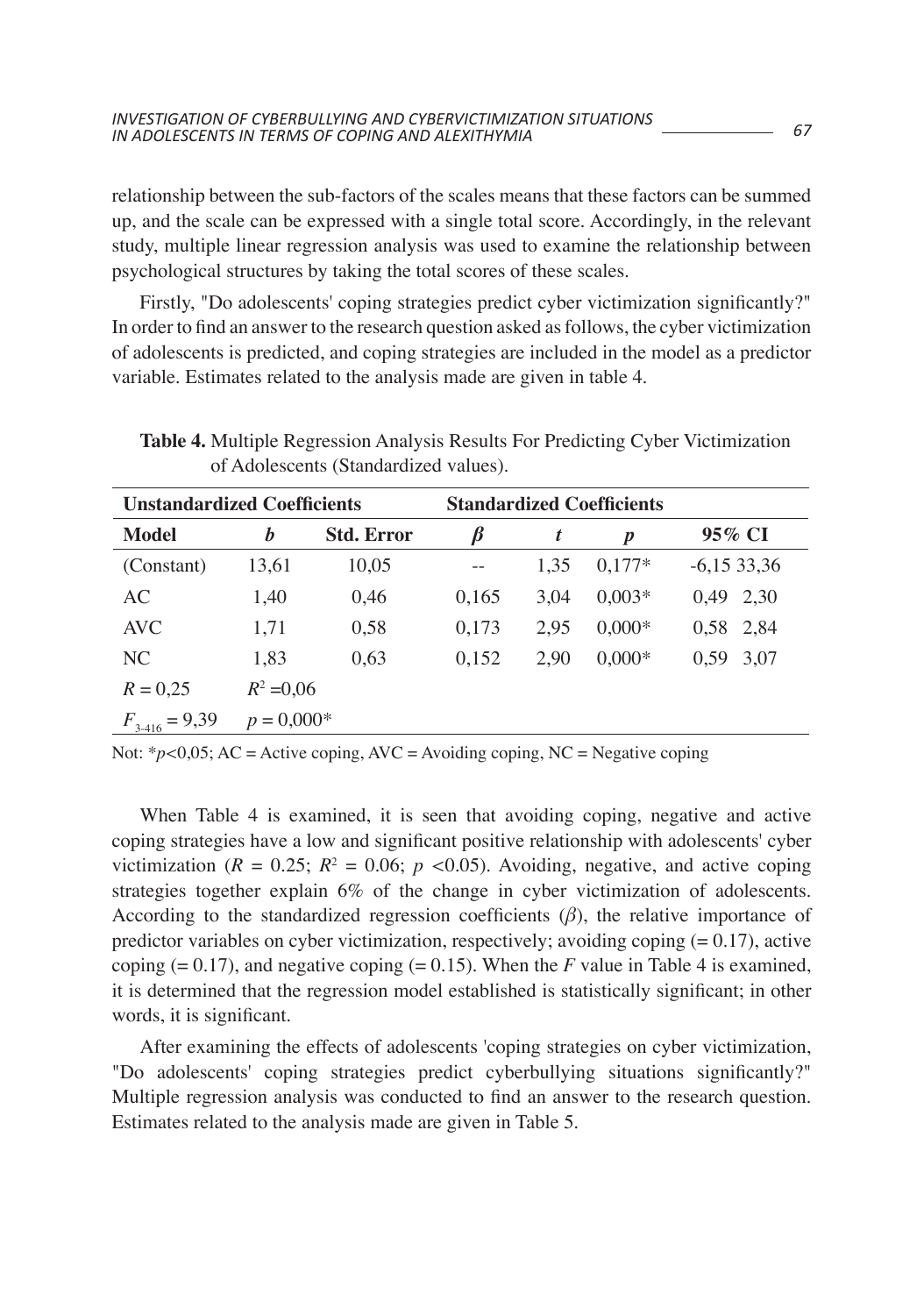| <b>Unstandardized Coefficients</b> |              |                   | <b>Standardized Coefficients</b> |         |                  |                    |
|------------------------------------|--------------|-------------------|----------------------------------|---------|------------------|--------------------|
| Model                              | b            | <b>Std. Error</b> | ß                                | t       | $\boldsymbol{p}$ | 95% CI             |
| (Constant)                         | 104.54       | 8,25              |                                  | 12.67   | $0.000*$         | 88,31 120,77       |
| AC                                 | $-0,60$      | 0,38              | $-0.08$                          | $-0.16$ | 0.873            | $-0.80$ 0.68       |
| AVC                                | $-1,94$      | 0,47              | $-0.22$                          | $-4.08$ | $0.000*$         | $-1.00$<br>$-2.87$ |
| NC.                                | $-2.36$      | 0,52              | $-0.23$                          | $-4.54$ | $0.000*$         | $-3.38 - 1.34$     |
| $R = 0.38$                         | $R^2 = 0,14$ |                   |                                  |         |                  |                    |
| $F_{3-416} = 23,63$                | $p = 0.000*$ |                   |                                  |         |                  |                    |

**Table 5.** Results of Multiple Regression Analysis Regarding the Effect of Coping Strategies on Cyberbullying Situations of Adolescents

Not:  $p<0.05$ ; AC = Active coping, AVC = Avoiding coping, NC = Negative coping

When Table 5 is examined, it is seen that avoiding coping and negative coping strategies have a low and significant negative relationship with adolescents' cyberbullying  $(R = 0.38)$ ;  $R^2 = 0.14$ ; *p* <0.05). It was found that active coping strategy did not have a statistically significant effect on cyberbullying situations of adolescents (*p>* 0.05). Together, avoidance and negative coping strategies explain 14% of the change in adolescents' cyberbullying situations. According to the standardized regression coefficients (*β*), the predictor variables are avoiding coping  $(= -0.23)$  and negative coping  $(= -0.23)$  in order of relative importance on cyberbullying. When the *F* value in Table 5 was examined, it was determined that the regression model established was statistically significant; in other words, it was significant.

| <b>Unstandardized Coefficients</b> |              |                   |         | <b>Standardized Coefficients</b> |          |                    |
|------------------------------------|--------------|-------------------|---------|----------------------------------|----------|--------------------|
| Model                              | b            | <b>Std. Error</b> | ß       | t                                | p        | 95% CI             |
| (Constant)                         | 105,55       | 1,94              |         | 54.39                            | $0.000*$ | 101,74 109,37      |
| DIF                                | $-0.69$      | 0,10              | $-0.33$ | $-6.86$                          | $0.000*$ | $-0.89$<br>$-0.49$ |
| <b>DDF</b>                         | $-0.58$      | 0,19              | $-0,16$ | $-3.00$                          | $0.003*$ | $-0.20$<br>$-0.95$ |
| <b>EOT</b>                         | $-0.55$      | 0.10              | $-0.26$ | $-5.36$                          | $0.000*$ | $-0.35$<br>$-0.74$ |
| $R = 0,63$                         | $R^2 = 0,40$ |                   |         |                                  |          |                    |
| $F_{3-416} = 91,41$                | $p=0,000*$   |                   |         |                                  |          |                    |

**Table 6.** Results of Multiple Regression Analysis Regarding the Effect of Alexithymia Levels on Cyber Victimization of Adolescents

Not: \**p*<0,05; DIF = Difficulty Identification feelings, DDF = Difficulty describing feelings, EOT = externally-oriented thinking,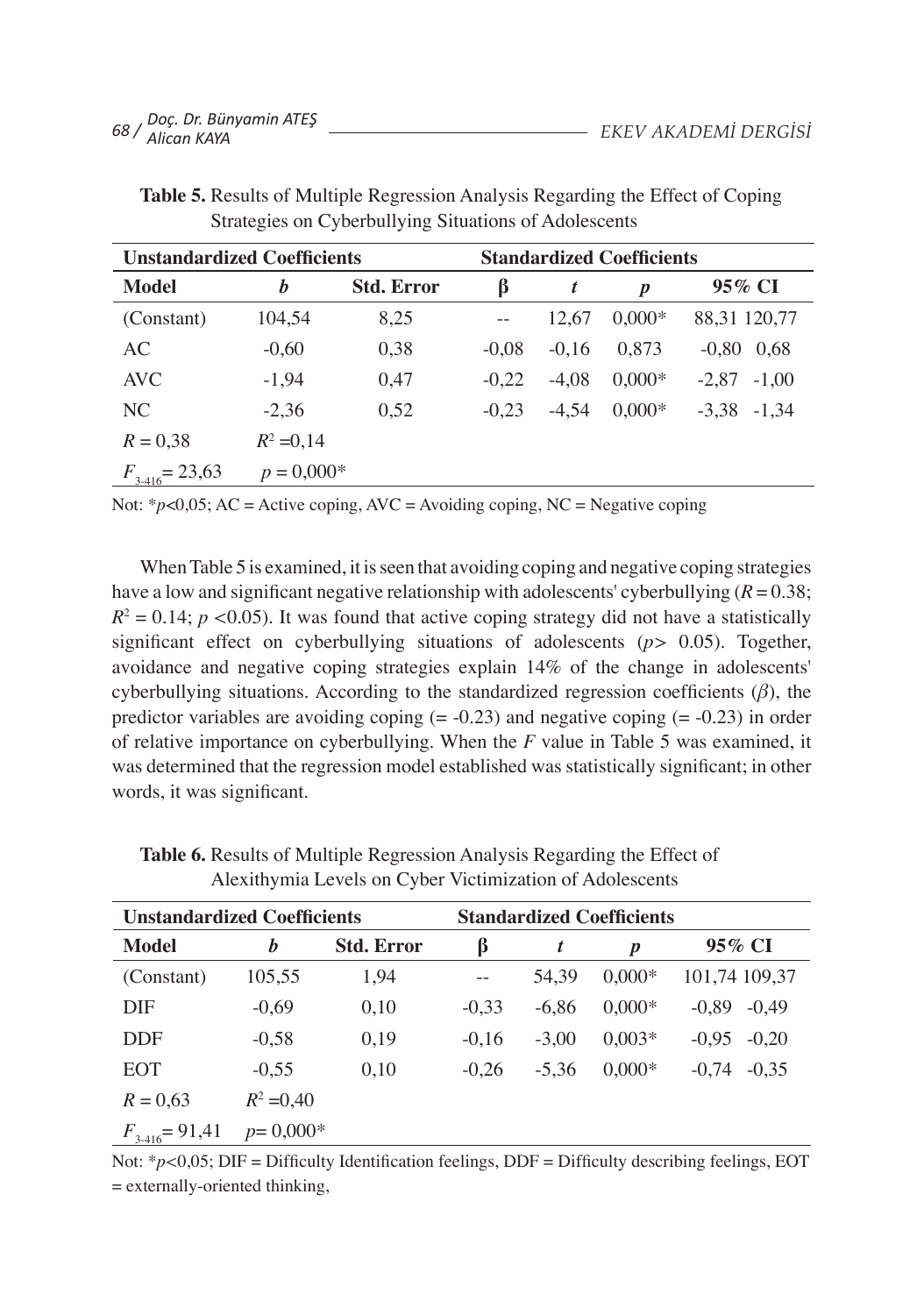When Table 6 is examined, it is seen that alexithymia levels have a moderate and significant relationship with the cyber victimization of adolescents ( $R = 0.63$ ;  $R^2 = 0.40$ ; *p* <0.05). Difficulty Identification feelings, Difficulty describing feelings, and externallyoriented thinking together explain 40% of the change in cyber victimization. According to the standardized regression coefficients  $(\beta)$ , the relative importance order of the predictor variables on cyber victimization situations, difficulty Identification feelings (*β*= -0.33), externally-oriented thinking ( $\beta$  = -0.26), and = Difficulty describing feelings ( $\beta$  = -0.16). When the F value in Table 6 is examined, it is determined that the regression model established is statistically significant; in other words, it is significant.

**Table 7.** Results of Multiple Regression Analysis Regarding the Effect of Alexithymia Levels on Cyberbullying of Adolescents

| <b>Unstandardized Coefficients</b> |              |                   | <b>Standardized Coefficients</b> |       |                  |                    |
|------------------------------------|--------------|-------------------|----------------------------------|-------|------------------|--------------------|
| Model                              | b            | <b>Std. Error</b> | ß                                | t     | $\boldsymbol{p}$ | 95% CI             |
| (Constant)                         | 116,13       | 1,86              |                                  | 62.62 | $0.000*$         | 112,48 119,74      |
| <b>DIF</b>                         | $-0,82$      | 0,10              | $-0.35$                          | 8.52  | $0.000*$         | $-0.63$<br>$-1.01$ |
| <b>DDF</b>                         | $-0,87$      | 0,18              | $-0,22$                          | 4.72  | $0.000*$         | $-0.51$<br>$-1.23$ |
| <b>EOT</b>                         | $-0.74$      | 0.10              | $-0.32$                          | 7.62  | $0.000*$         | $-0.55$<br>$-0.93$ |
| $R = 0,74$                         | $R^2 = 0,55$ |                   |                                  |       |                  |                    |
| $F_{3,416} = 172,51$               | $p=0,000*$   |                   |                                  |       |                  |                    |

Not: \**p*<0,05; DIF = Difficulty Identification feelings, DDF = Difficulty describing feelings, EOT  $=$  externally-oriented thinking

When Table 7 is examined, it is seen that alexithymia levels have a high and significant relationship with adolescents' cyberbullying status ( $R = 0.74$ ;  $R^2 = 0.55$ ; *p* <0.05). Difficulty Identification feelings, Difficulty describing feelings, and externallyoriented thinking together explain 55% of the change in cyberbullying. According to the standardized regression coefficients  $(\beta)$ , the relative importance order of the predictor variables on cyberbullying situations, difficulty Identification feelings ( $\beta = -0.35$ ), Difficulty describing feelings ( $\beta$  = -0,32) and externally-oriented thinking ( $\beta$  = -0,22). When the *F* value in Table 7 is examined, it is determined that the regression model established is statistically significant; in other words, it is significant.

#### **4. Discussion and Conclusion**

This study aimed to examine the cyberbullying and victimization of adolescent students in terms of coping and alexithymia. For this reason, it was aimed to determine whether the cyberbullying and victimization status of high school students studying in Ağrı has a predictive effect according to alexithymia and coping variables. The results obtained from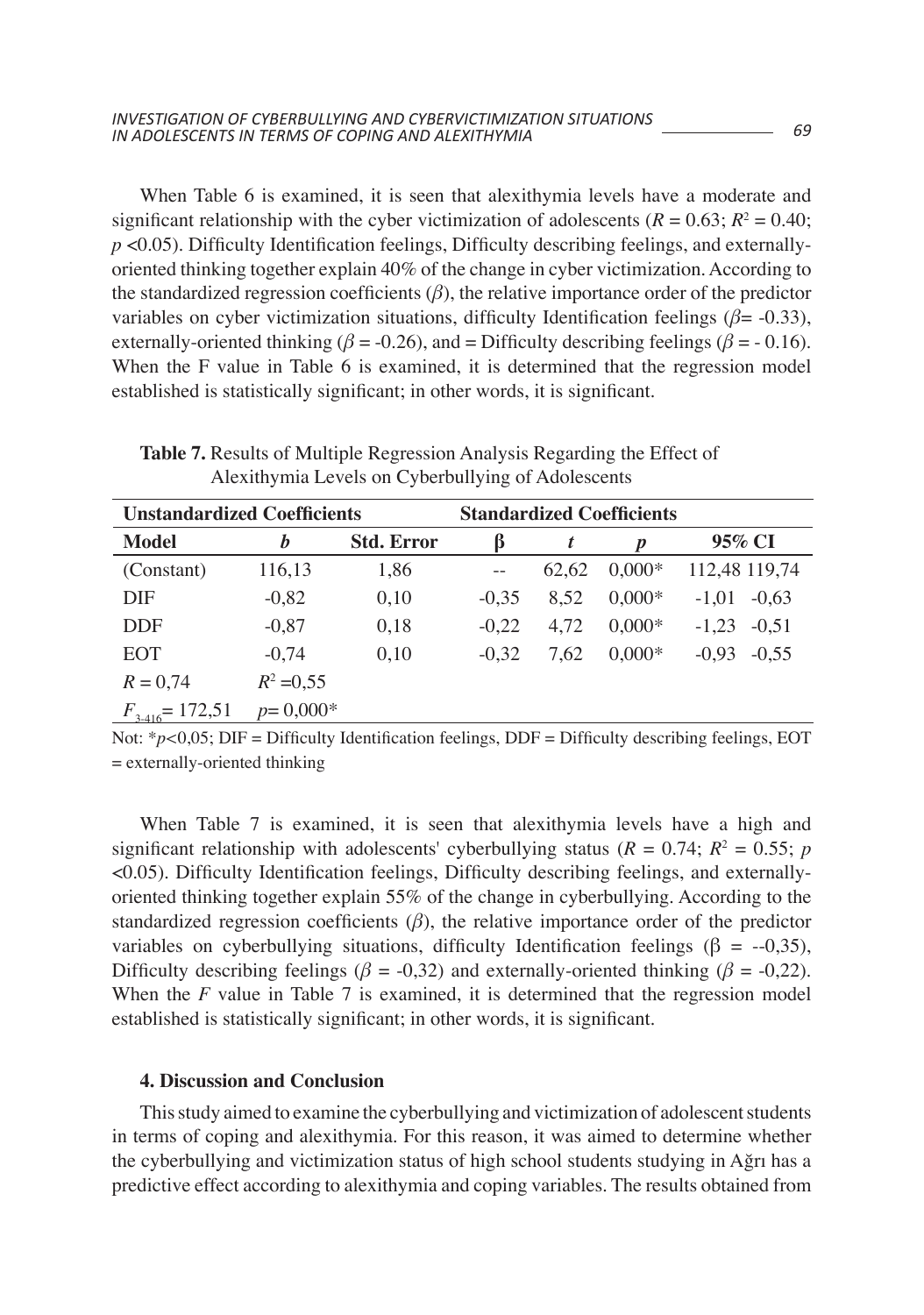thisstudy found a statistically significantrelationship between cyberbullying situations and coping strategies, and avoidance and negative coping strategies were significant predictors of cyberbullying and cyber victimization situations. In addition, it was found that Active coping strategy predicts cyber victimization situations while not a significant predictor of cyberbullying situations. Research findings show that coping strategies explain 6% of cyber victimization situations. In addition, it was found to explain 14% of cyberbullying cases. It is seen that the research findings are compatible with the literature.

Active coping strategy, which is one of the coping strategies, is a constructive and functional coping strategy and it is a coping strategy where rational evaluations and solutions are produced for the problem encountered, and it is aimed to get rid of the stressful situation with a positive perspective. Avoiding coping strategy is a coping strategy in which individuals ignore the problems they face or aim to accept the problem and get rid of the problem. The negative coping strategy is the coping strategy in which the problem is tried to be dealt with by blaming or harming oneself or someone else with dysfunctional solutions (Işık & Bedel, 2015). It is known that people who experience stress and negative emotions as a result of cyberbullying and victimization experiences frequently use coping strategies to get rid of this negative emotion and situation (Chan & Wong, 2017; Erreygers et al., 2018; Guarini et al., 2019). While trying to cope with the cyberbullying experience, it is known that individuals generally use either problemfocused coping strategies or emotion-focused coping strategies (Chan & Wong, 2017; Carver & Connor-Smith, 2010). When the emotion-focused coping strategy is examined, one of strategies mentioned above, the emotion-focused coping strategies, makes cognitive interventions on the individual's emotional responses while coping with the emotional stress they are exposed to. It is consistent when the literature is examined that it is a predictor for both situations in cyberbullying and victimization and the frequent use of cyberbully and victim for the situation causing stress. When the literature is examined, it is seen that cyberbullies and cyber victims are similarly affected by cyberbullying situations and seek similar solutions (Patching & Hinduja, 2006; Slonje et al., 2012). After cyberbullying situations, victims of bullying committing suicide or harming themselves can be associated with negative coping strategies (Blumenfeld & Cooper, 2010). In addition, victims' hiding their events and not seeking help from anyone can be associated with negative coping. Similarly, cyberbullies' harming themselves or others or being victims of bullying themselves may be associated with avoidant coping strategies (Price & Dalgleish, 2010). When all these are considered together, it can be said that it is consistent with the literature as a result of the bully and victims' use of similar coping strategies in cyberbullying and victimization situations.

Itseemsthat coping and cyberbullying situations are the subject ofmany studies(Aricak et al., 2008; Völlink et al., 2013; Wong et al., 2014). It can be said that the ineffective use of coping in studies examining the predictive effects of coping strategies can be associated with many psychopathologies (Kommescher et al., 2016; Myers et al., 1993; Spira et al., 2004; Stanton et al., 2002). In addition, it has been observed that individuals effectively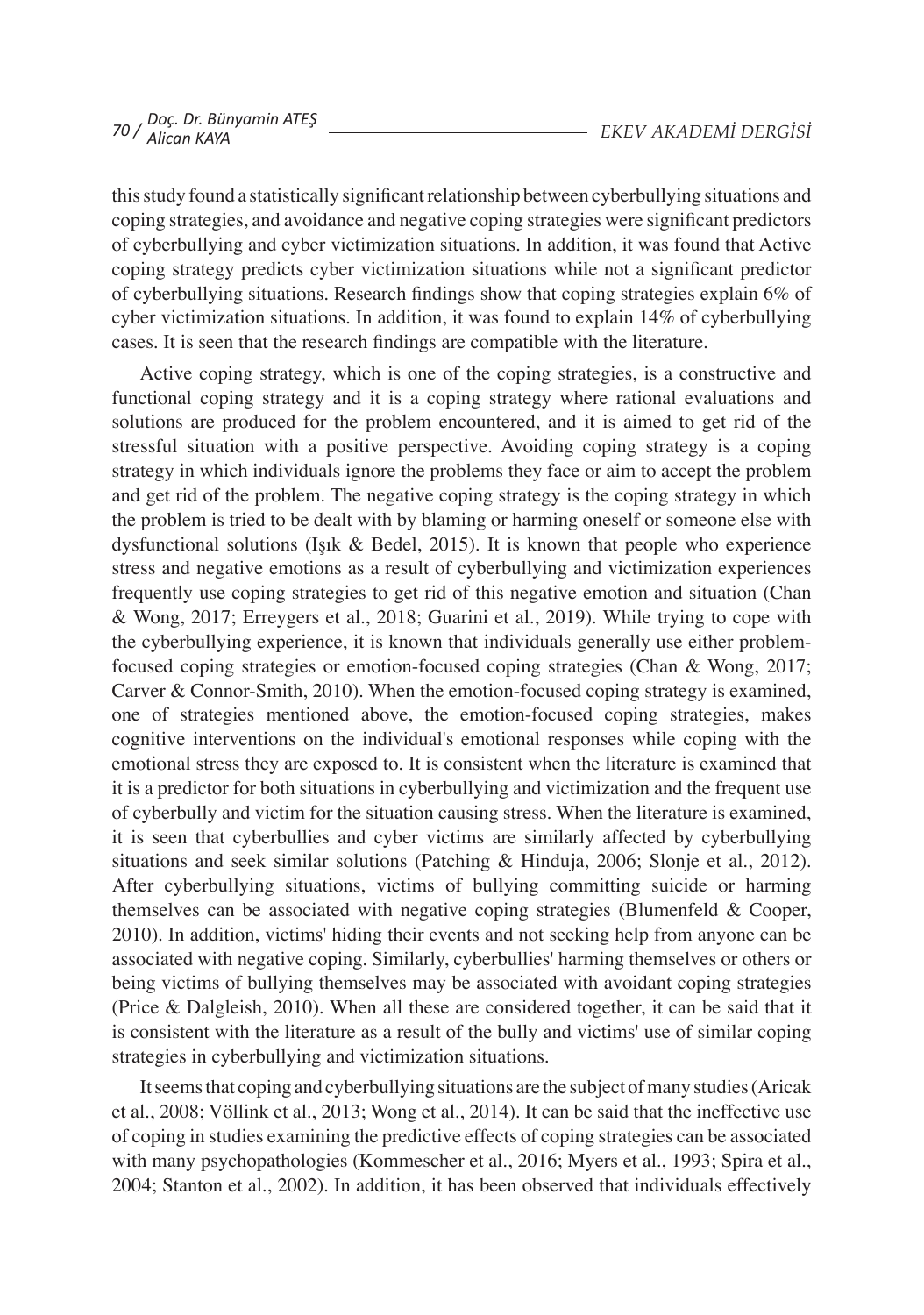use coping strategies in situations of experiencing or witnessing cyber victimization situations (Metin, 2017). This situation supports the relationship between cyberbullying and victimization situations with coping. It has been stated that  $11\%$  of adolescents are cyberbullies, and 29% are exposed to cyberbullying (Patchin & Hinduja, 2006). It is known that cyberbullying and cybervictimization have psychopathological effects on both the bully and the victim, and people who experience stress use coping strategies to cope with stres (Hoff & Mitchell, 2009; Sjursø et al., 2016; Vandebosch & Van Cleemput, 2009; Ybarra, 2004). According to the research conducted by Aricak et al. (2008), cyber victims stated that they have a positive expectation that the bullies will be caught due to cyberbullying, and 40.1% of them know how to deal with cyberbullying. In addition, it has been found that individuals tend to prefer active coping strategies rather than passive coping strategies when they are exposed to cyberbullying. This study gives information about the cause and effect relationship of this relationship.

It has been determined that preventive activities to reduce the frequency of cyber victimization and prevent cyber victimization have been reduced (Hudson, 2016). This result is consistent with the result that coping strategies predict cyber victimization situations. Contrary to our research findings, Guarini et al., (2019) found that effective use of coping strategies did not show any effect in reducing cyberbullying situations. This finding is not consistent with the results of our research. This situation can be explained by the program being conducted and other characteristics of the students. The findings of the research conducted are not consistent with this result because of the differences in the living conditions of the students participating in the present study, their online internet experiences, and the coping strategies they use. In conclusion, while cyberbullying and victimization can be associated with similar stress for cyber bullies and cyber victims (Garaigordobil & Machimbarrena, 2017), it can be said that cyberbullies also apply to coping strategies like cyber victims and try to get rid of this stressful situation (Price  $\&$ Dalgleish, 2010).

In this study, a statistically significant relationship was found between adolescents' coping strategies with alexithymia. In addition, alexithymia of adolescents explains 55% of the variability in the level of cyberbullying and 40% of cyber victimization. In this study, in which the research question about why one wants to engage in bullying behaviors was investigated, it was concluded that there was a significant relationship between low emotional - cognitive empathy and bullying (Ang & Goh, 2010). It has been determined that cyberbullies lack empathy towards their victims in cyberbullying and victimization experiences. That is, the level of empathy decreases with the increase in cyberbullying situations, and cyberbullies show less empathy to their victims (Horzum et al., 2019; Sezen et al., 2019). Empathy is an effort to understand the feelings and thoughts of the other person correctly by looking at the events from their point of view. Moreover, establish a sensitive communication approach during communication with others (Pala, 2008). When considering the definition of empathy and researches (Turan, 2021), it can be said that cyberbullies cannot understand their victims emotionally and cognitively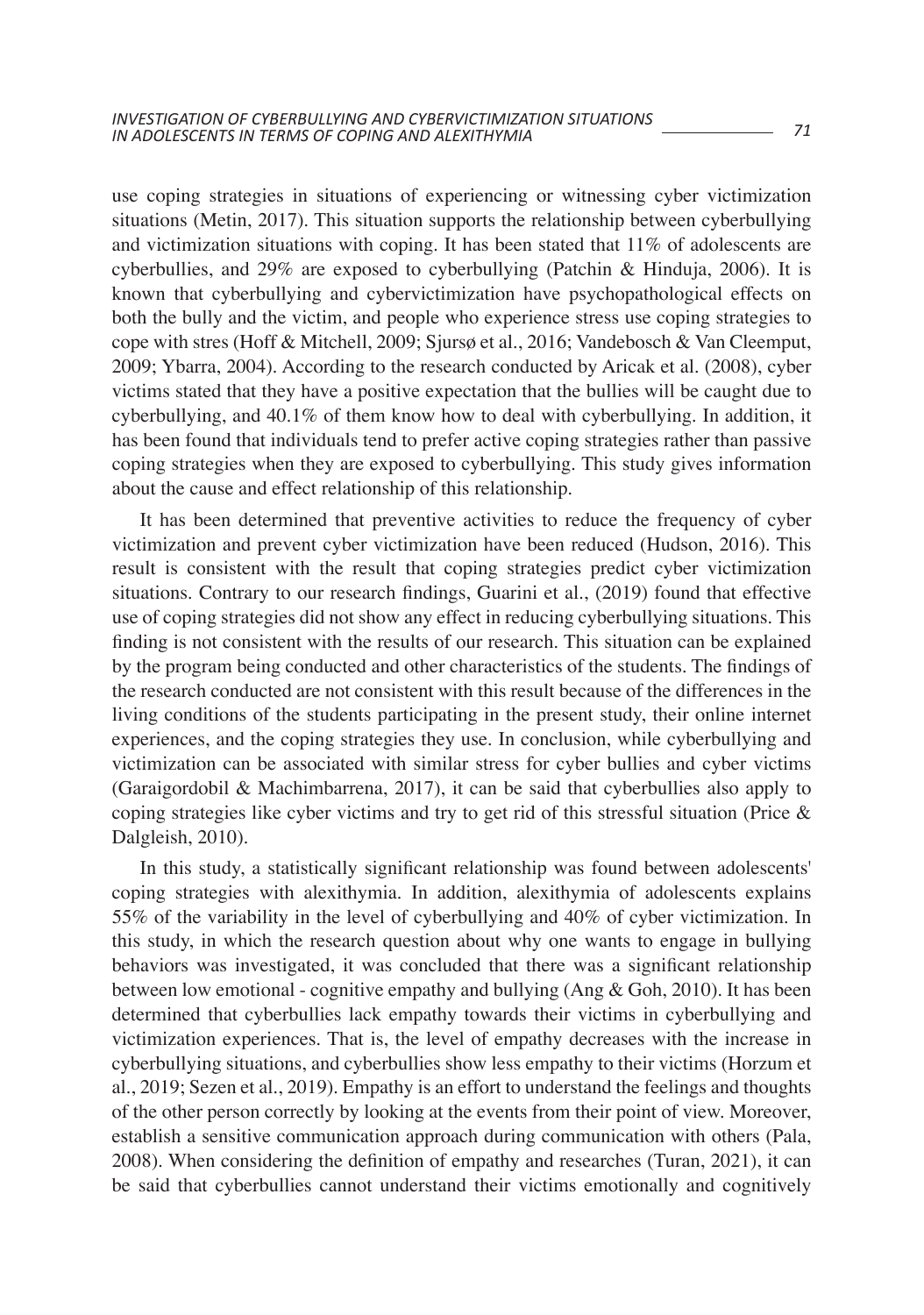correctly. Therefore, it can be said that there is an emotional inadequacy in the relations of cyberbullies and victims. The common coexistence of empathy and alexithymia in some psychopathologies (Ziermans et al., 2019) supports this relationship. In this case, it can be argued that in cases of cyberbullying and victimization, the emotional interaction and communication problems between the bully and the victim may also affect the relationship between cyberbullying and victimization.

The use of collecting research data using only scales is a limitation of the research. In addition, the collection of study data from only one province can be counted as another limitation of the study.

At the end of this study, the following recommendations have been made:

- The universe, sample groups, and age in which the research is conducted can be changed in order to better understand the cyberbullying and victimization situations and to fill the deficiencies in the literature.

- By choosing other variables instead of coping and alexithymia variables as predictors of cyberbullying and victimization, the predictive power of these variables can be examined.

- Families, field experts, and adolescents can be given training and seminars to explain the bullying situations of cyberbullies and the effects of coping strategies on the emergence of cyber victims. Thus, cyberbullying and victimization situations can be reduced.

- Conducting the research with different variables and using different sample groups can contribute to the field.

### **References**

- Akca, E. B. and Sayımer, İ. (2017). Siber zorbalık kavramı, türleri ve ilişkili olduğu faktörler: Mevcut araştırmalar üzerinden bir değerlendirme. *AJIT-e: Bilişim Teknolojileri Online Dergisi*, *8*(30),7-19. https://doi.org/10.5824/13091581.201 7.5.001.x
- Ang, R. P. and Goh, D. H. (2010). Cyberbullying among adolescents: The role of affective and cognitive empathy, and gender. *Child Psychiatry & Human Development, 41*(4), 387-397. https://doi.org/10.1007/s10578-010-0176-3
- Arıcak, O. T., Tanrıkulu, T. and Kınay, H. (2012). Siber mağduriyet ölçeği'nin ilk psikometrik bulguları. *Akdeniz Eğitim Araştırmaları Dergisi*, *11*, 1-6.
- Aricak, T., Siyahhan, S., Uzunhasanoglu, A., Saribeyoglu, S., Ciplak, S., Yilmaz, N. and Memmedov,C.(2008).CyberbullyingamongTurkishadolescents. *Cyberpsychology & behavior*, *11*(3), 253-261. https://doi.org/10.1089/cpb.2007.0016
- Ates, B., Kaya, A., and Tunç, E. (2018). The ınvestigation of predictors of cyberbullying and cyber victimization in adolescents. *International Journal of Progressive Education, 14*(5), 103-118. https://doi.org/10.29329/ijpe.2018.157.9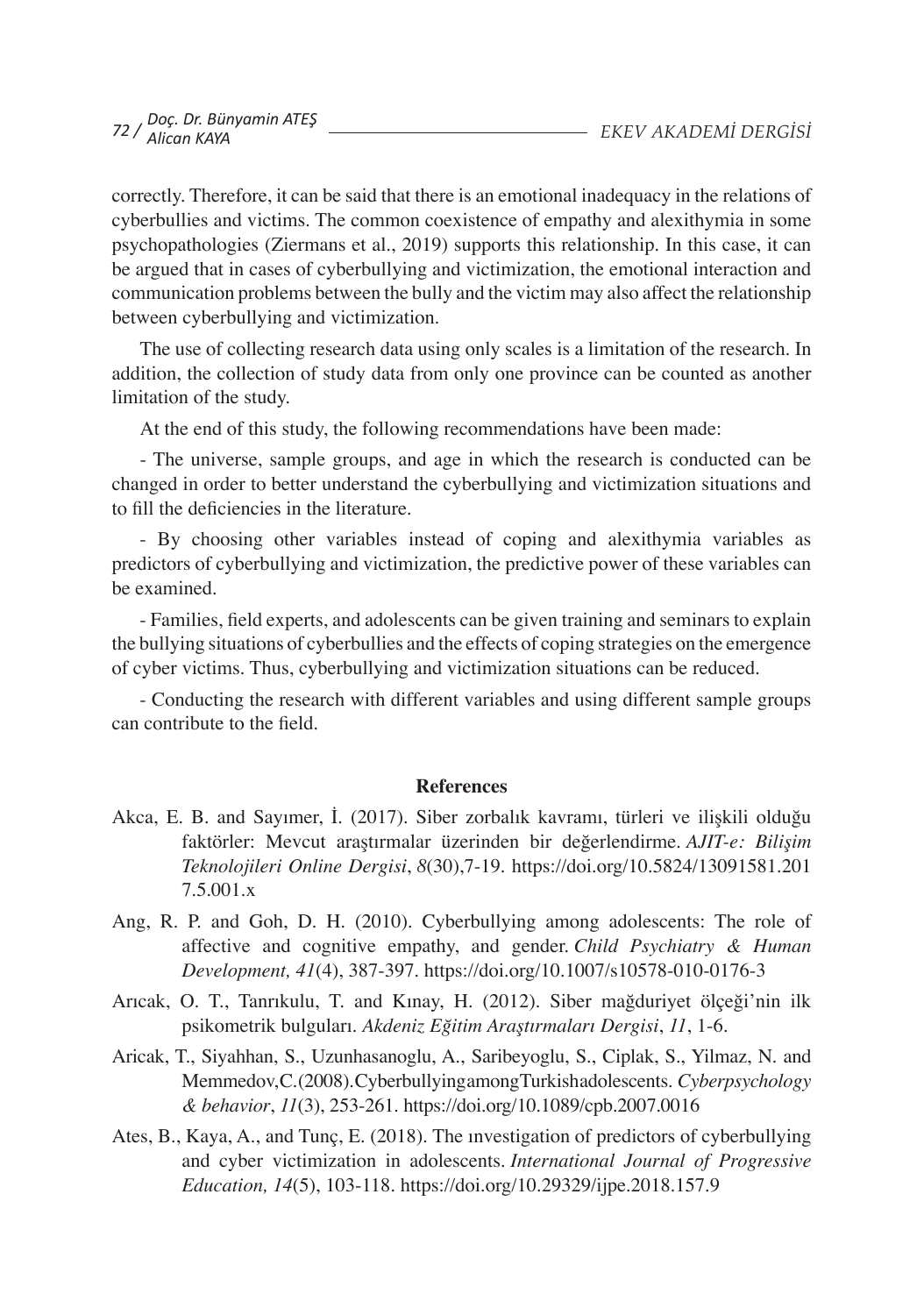- Bedel, A., Işık, E. and Hamarta, E. (2014). Ergenler için başa çıkma ölçeğinin (ebçö) geçerlik ve güvenirlik çalışması. *Eğitim ve Bilim*, *39*(176),227-235. https://doi. org/10.15390/EB.2014.3501
- Besag, V. E. (1989). *Bullies and victims in schools*. United Kingdom: Open University Press.
- Blumenfeld, W. J. and Cooper, R. M. (2010). Lgbt and allied youth responses to cyberbullying: Policy implications. *The International Journal of Critical Pedagogy*, *3*(1), 114-133.
- Can,S.(2002). "*Aggression questionnaire" adlı ölçeğin Türk popülasyonunda geçerlilik ve güvenilirlik çalışması.* Unpublished Dissertation Thesis, İstanbul: Genelkurmay Başkanlığı, Gülhane Askeri Tıp Akademisi Haydarpaşa Eğitim Hastanesi Ruh Sağlığı ve Hastalıkları Servis Şefliği*.*
- Carver, C. S. and Connor-Smith, J. (2010). Personality and coping. *Annual review of psychology*, *61*, 679-704. https://doi.org/10.1146/annurev.psych.093008.100352
- Ceyhan, A. A. (2011). İnternet kullanma temel nedenlerine göre üniversite öğrencilerinin problemli internet kullanımı ve algıladıkları iletişim beceri düzeyleri. *Kuram ve Uygulamada Eğitim Bilimleri*, *11*(1), 59-77.
- Chan, H. C. and Wong, D. S. (2019). Traditional school bullying and cyberbullying perpetration: Examining the psychosocial characteristics of Hong Kong male and female adolescents. *Youth & Society*, *51*(1), 3-29. https://doi.org/10.1177/ 0044118X16658053
- Chan, H. C. O. and Wong, D. S. (2017). Coping with cyberbullying victimization: An exploratory study ofChinese adolescentsin Hong Kong. *International Journal Of Law, Crime and Justice*, *50*, 71-82. https://doi.org/10.1016/j.ijlcj.2017.04.003
- Çelebi,B.M. andPolat,A.(2019).Çocukluk çağıtravmatik yaşantıların, yetişkin bağlanma stillerinin ve psikolojik iyi oluşun evlilik doyumu üzerindeki etkisi. *Kocaeli Üniversitesi Sağlık Bilimleri Dergisi*, *5*(1), 29-34.
- Çetin, B., Yaman, E. and Peker, A. (2011). Cyber victim and bullying scale: A study of validity and reliability. *Computers & Education*, *57*(4), 2261-2271. https://doi. org/10.1016/j.compedu.2011.06.014
- Dereboy, İ. F. (1990). *Aleksitimi öz bildirim ölçeklerinin psikometrik özellikleri üzerine bir çalışma.* Yayınlanmamış Uzmanlık Tezi, Ankara: Ankara Hacettepe Üniversitesi.
- Duyan, M. and Yildiz, S. M. (2019). The effect of mobbıng behavior on athlete burnout: A study on university students participating in the universities futsal league. *European Journal of Education Studies*, *5*(10), 177-185.
- Erreygers, S., Vandebosch, H., Vranjes, I., Baillien, E. and De Witte, H. (2018). Positive or negative spirals of online behavior? Exploring reciprocal associations between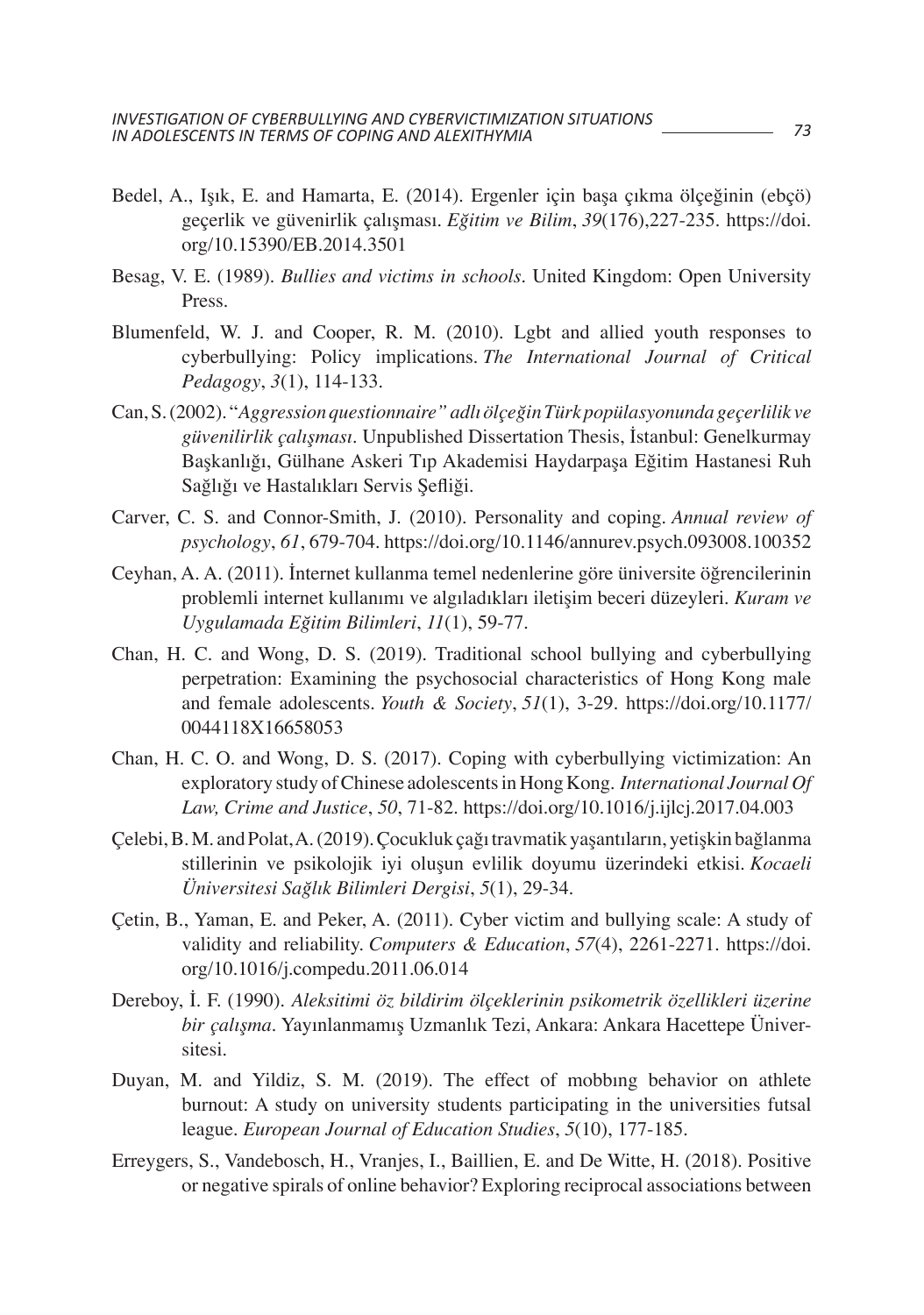being the actor and the recipient of prosocial and antisocial behavior online. *New Media & Society*, *20*(9), 3437-3456. https://doi.org/10.1177/146144481774951 8

- Eryılmaz, A. (2009). *The mediating role of coping with strategies the between adolescent personality traits and subjective well-being.* Unpublished Doctoral Dissertat, Ankara: The Institute of Education Sciences.
- Folkman, S. and Lazarus, R. S. (1984). *Stress, appraisal, and coping* (p. 460). New York: Springer Publishing Company.
- Folkman, S. and Lazarus, R. S. (1988). Coping as a mediator of emotion. *Journal of personality and social psychology*, *54*(3), 466. https://doi.org/10.1037/0022- 3514.54.3.466
- Freyberger, H. (1977). Supportive psychotherapeutic techniquesin primary and secondary alexithymia. *Psychotherapy and psychosomatics*, *28*(1-4), 337-342. https://doi. org/10.1159/000287080
- Gaffney, H., Farrington, D. P., Espelage, D. L. and Ttofi, M. M. (2019). Are cyberbullying intervention and prevention programs effective? A systematic and meta-analytical review. *Aggression and violent behavior*, *45*, 134-153. https://doi.org/10.1016/ j.avb.2018.07.002
- Garaigordobil, M. & Machimbarrena, J. M. (2017). Stress, competence, and parental educational styles in victims and aggressors of bullying and cyberbullying. *Psicothema*, *29*(3), 335-340.
- Graziano, R. C., Bruce, S. E., Paul, R. H., Korgaonkar, M. S. and Williams, L. M. (2019). The effects of bullying in depression on white matter integrity. *Behavioural brain research*, *363*, 149-154. https://doi.org/10.1016/j.bbr.2019.01.054
- Guarini,A., Menin, D., Menabò, L. and Brighi,A. (2019). RPC teacher-based program for improving coping strategies to deal with cyberbullying. *International journal of environmental research and public health*, *16*(6), 948. https://doi.org/10.3390/ ijerph16060948
- Güleç, H., Köse, S., Güleç, M. Y., Çitak, S., Evren, C., Borckardt, J. and Sayar, K. (2009). Reliability and factorial validity of the Turkish version of the 20-item Toronto alexithymia scale (TAS-20). *Klinik Psikofarmakoloji Bulteni*, *19*(3), 214.
- Hoff,D.L.&Mitchell,S.N.(2009).Cyberbullying:Causes, effects, and remedies. *Journal of Educational Administration, 47*(5), 652-665. https://doi.org/10.1108/095782 30910981107
- Horzum, M. B., Ayas, T., Randler, C. and Düşünceli, B. (2021). The effects of empathy and circadian preference on cyberbullying of adolescents in Turkey. *Biological Rhythm Research, 52*(5), 781-794. https://doi.org/10.1080/09291016.2019.1603 839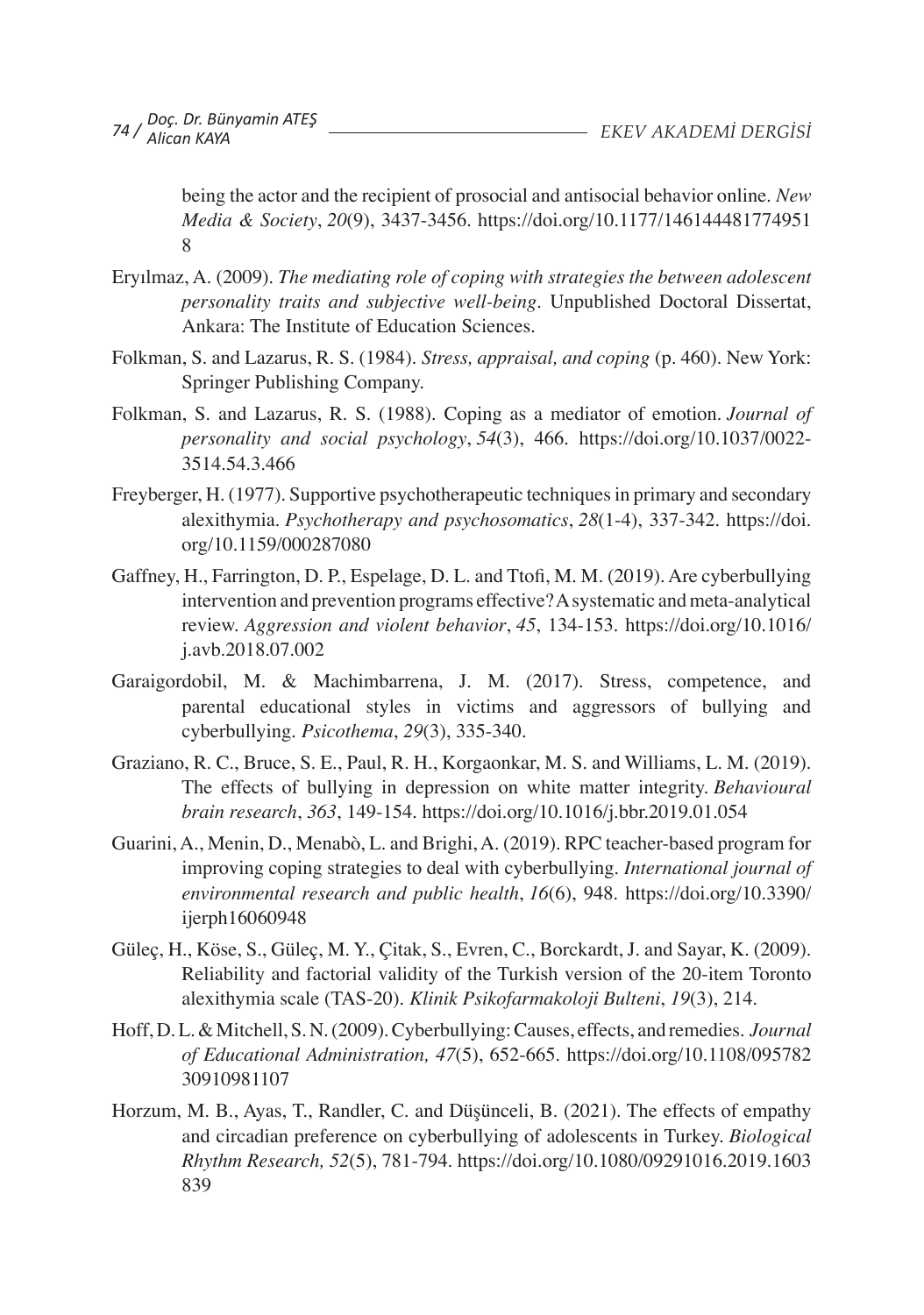Hudson Jr, D. L. (2016). Is cyberbullying free speech. *ABAJ*, *102*, 18.

- Hughes, R., Kinder, A. and Cooper, C. L. (2019). Living with depression. In *the wellbeing workout* (pp. 139-143). Palgrave Macmillan, Cham. https://doi.org/10.1007/978- 3-319-92552-3\_24
- Işık, E. andBedel,A.(2015). Ergenlerde başa çıkma stratejileri ile öznel iyi oluş arasındaki ilişkiler. *Selçuk Üniversitesi Sosyal Bilimler Enstitüsü Dergisi*, (34), 53-60.
- Karasar, N. (2014). *Bilimsel araştırma yöntemi*. Ankara: Nobel Yayınevi
- Kırşehirli, M. (2011). *Zihinsel engelli çocuklara öz bakım becerilerinin şarkı yoluyla öğretilmesi*. Yayımlanmış Yüksek Lisans Tezi, Bolu: Abant İzzet Baysal Üniversitesi.
- Koçak, R. (2002). Aleksitimi: Kuramsal çerçeve tedavi yaklaşımları ve ilgili araştırmalar. *Ankara Üniversitesi Eğitim Bilimleri Fakültesi Dergisi*, *35*(1), 183- 212. https://doi.org/10.1501/Egifak\_0000000056
- Leemis, R. W., Espelage, D. L., Basile, K. C., Mercer Kollar, L. M. and Davis, J. P. (2019). Traditional and cyber bullying and sexual harassment: A longitudinal assessment of risk and protective factors. *Aggressive behavior*, *45*(2), 181-192. https://doi.org/10.1002/ab.21808
- Li, M., Fu, R., Xue, H. and Wang, Y. (2019). Intergenerational association of maternal obesity and child peer victimization in the United States. *Journal of health and social behavior*, *60*(1), 69-83. https://doi.org/10.1177/0022146518824566
- M. Kommescher, M. Wagner, V. Putzfeld, J. Berning, B. Janssen, P. Decker, R. Bott lender, H.J. Möller, W. Gaebel, W. Maier, J. Klosterkötter and A. Bechdolf (2016). Coping as a predictor of treatment outcome in people at clinical high risk of psychosis. *Early intervention in psychiatry, 10*(1), 17-27. https://doi. org/10.1111/eip.12130
- Metin, K. E. (2017). Ortaokul öğretmenlerinin siber zorbalık yaşama düzeyleri ve siber zorbalıkla başa çıkma stratejileri. *Eğitim ve Toplum Araştırmaları Dergisi*, *4*(2), 33-49.
- Mukherjee,S.,Sinha,D.,De,A.,Misra,R.,Pal,A. andMondal,T.K.(2019).Cyberbullying among late adolescent: A cross-sectional study in two higher secondary schools of Kolkata, West Bengal. *Indian journal of public health*, *63*(1), 86. https://doi. org/10.4103/ijph.IJPH\_92\_18
- Myers, M. G., Brown, S. A. and Mott, M. A. (1993). Coping as a predictor of adolescent substance abuse treatment outcome. *Journal of Substance Abuse*, *5*(1), 15-29. https://doi.org/10.1016/0899-3289(93)90120-Z
- Olweus, D. (1993). Acoso escolar,"bullying", en las escuelas: hechos e intervenciones. *Centro de investigación para la Promoción de la Salud, Universidad de Bergen, Noruega*, *2*, 1-23.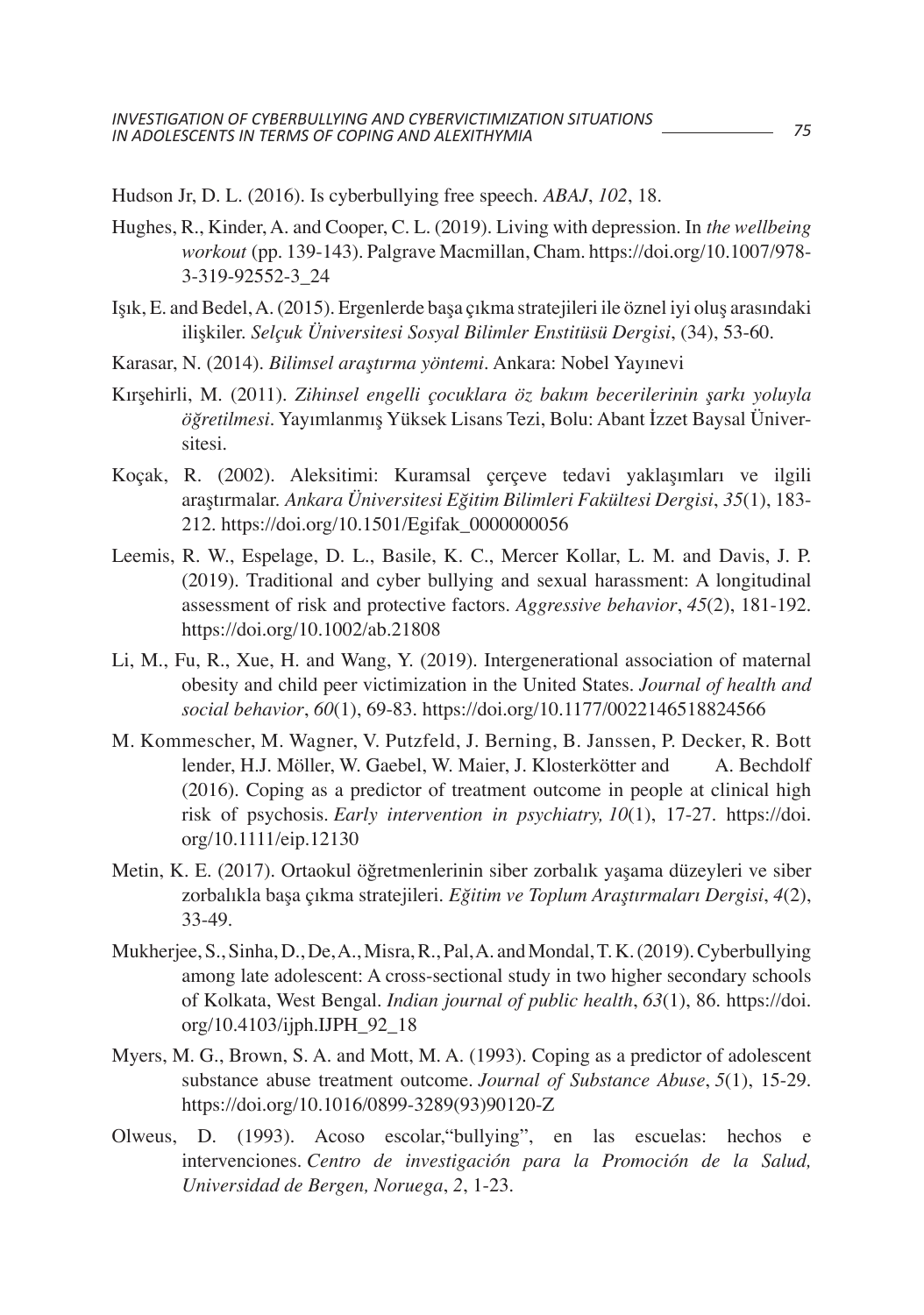- Olweus, D., Catalano, R. and Slee, P. (1999). *The nature of school bullying: A crossnational perspective*. Psychology Press.
- Pala, A. (2008). Öğretmen adaylarının empati kurma düzeyleri üzerine bir araştırma. *Pamukkale Üniversitesi Eğitim Fakültesi Dergisi, 23*(23), 13-23.
- Patchin, J. W. and Hinduja, S. (2006). Bullies move beyond the school yard: A preliminary look at cyber bullying. *Youth Violence and Juvenile Justice, 4*(2), 148-169. https://doi.org/10.1177/1541204006286288
- Pearlin, L. I. and Schooler, C. (1978). The structure of coping. *Journal of health and social behavior*, 2-21. https://doi.org/10.2307/2136319
- Pereira, F., Spitzberg, B. H. and Matos, M. (2016). Cyber-harassment victimization in Portugal: Prevalence, fear and help-seeking among adolescents. *Computers in Human Behavior*, *62*, 136-146. https://doi.org/10.1016/j.chb.2016.03.039
- Price, M. and Dalgleish, J. (2010). Cyberbullying: Experiences, impacts and coping strategies asdescribedbyAustralianyoungpeople. *Youth Studies Australia*, *29*(2), 51-59.
- Roland, E. and Munthe, E. (2017). *Bullying (1989): An international perspective*. Routledge.
- Sayar, K., Bilen, A. and Arıkan, M. (2001). Kronik ağrı hastalarında öfke, benlik saygısı ve aleksitimi. *Türkiye Klinikleri Psikiyatri Dergisi*, *2*(1), 36-42.
- Sjursø, I. R., Fandrem, H. and Roland, E. (2016). Emotional problems in traditional and cyber victimization. *Journal of School Violence*, *15*(1), 114-131. https://doi.org/ 10.1080/15388220.2014.996718
- Slonje, R., Smith, P. K. and Frisén, A. (2012). Processes of cyberbullying, and feelings of remorse by bullies: A pilot study. *European Journal of Developmental Psychology*, *9*(2), 244-259. https://doi.org/10.1080/17405629.2011.643670
- Smith, P. K. (2019). *Research on cyberbullying: strengths and limitations*. H. Vandebosc h, L. Green (Eds.), In Narratives in research and interventions on cyberbullying among young people, (pp. 9–27). Springer.https://doi.org/10.1007/978-3-030- 04960-7\_2
- Smith, P. K., Mahdavi, J., Carvalho, M., Fisher, S., Russell, S. and Tippett, N. (2008). Cyberbullying: its nature and impact in secondary school pupils. *Journal of child psychology and psychiatry*, *49*(4), 376-385. https://doi.org/10.1111/j.1469- 7610.2007.01846.x
- Sorrentino, A., Baldry, A. C., Farrington, D. P. and Blaya, C. (2019). Epidemiology of cyberbullying across Europe: Differences between countries and genders. *Educational Sciences: Theory & Practice*, *19*(2), 74-91.
- Spira, A. P., Zvolensky, M. J., Eifert, G. H. and Feldner, M. T. (2004). Avoidanceoriented coping as a predictor of panic-related distress: A test using biological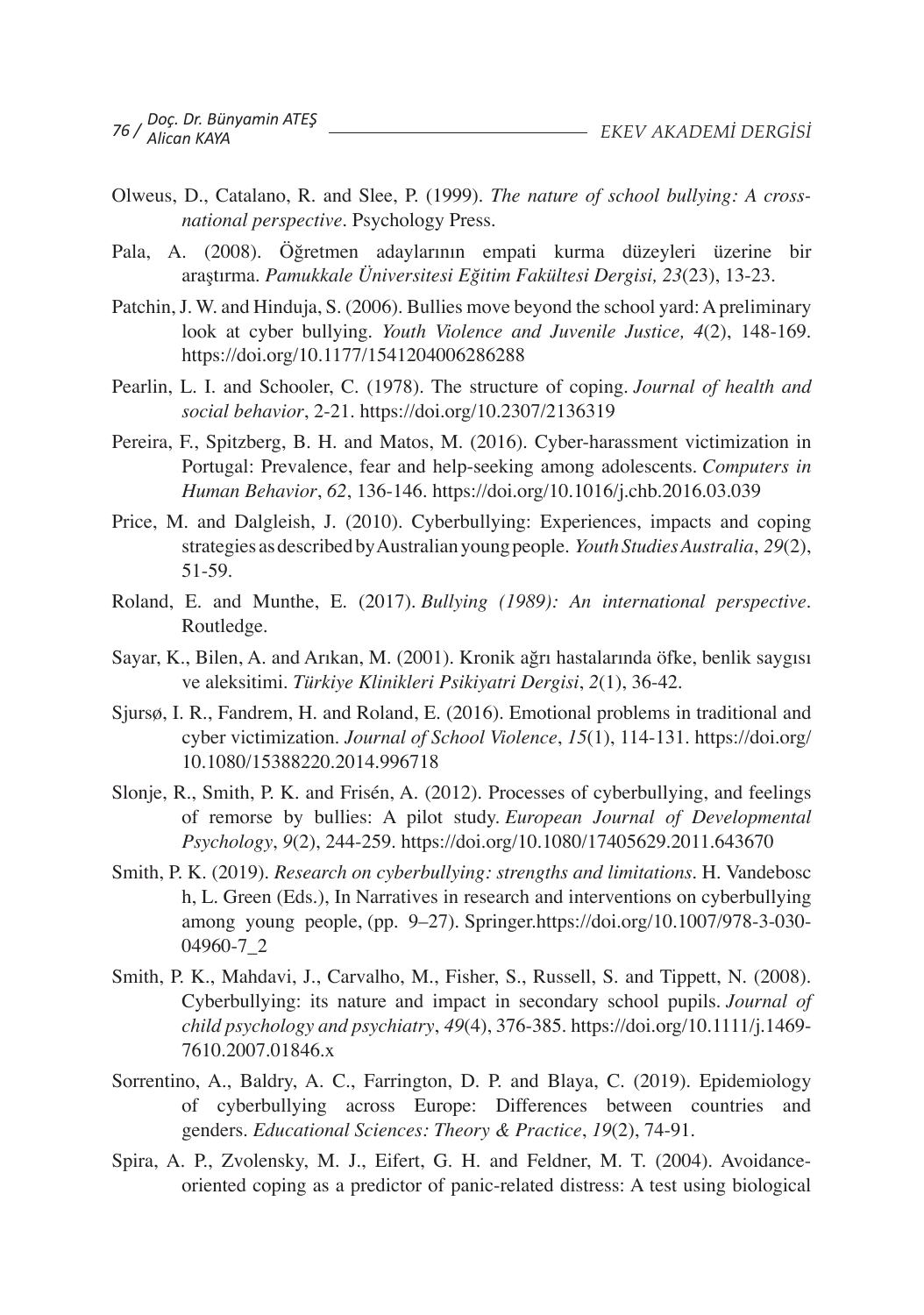challenge. *Journal of Anxiety Disorders*, *18*(3), 309-323. https://doi.org/10.1016/ S0887-6185(02)00249-9

- Spirito, A., Stark, L. J. and Williams, C. (1988). Development of a brief coping checklist for use with pediatric populations. *Journal of pediatric psychology*, *13*(4), 555- 574. https://doi.org/10.1093/jpepsy/13.4.555
- Stanton, A. L., Danoff-burg, S. and Huggins, M. E. (2002). The first year after breast cancer diagnosis: hope and coping strategies as predictors of adjustment. *Psycho-Oncology: Journal of the Psychological, Social and Behavioral Dimensions of Cancer*, *11*(2), 93-102. https://doi.org/10.1002/pon.574
- Şata, M. (2020). Nicel araştırma yaklaşımları. Oğuz, E.(Ed.)*. Eğitimde araştırma yöntemleri içinde* (s:77-97). Ankara: Eğiten Kitap.
- Taylor, G. J., Parker, J. D. & Bagby, R. M. (1997). Relationships between alexithymia and related constructs. *The (non) expression of emotions in health and disease*, 103-114.
- Tokunaga, R. S. (2010). Following you home from school: A critical review and synthesis ofresearch on cyberbullying victimization. *Computers in human behavior*, *26*(3), 277-287. https://doi.org/10.1016/j.chb.2009.11.014
- Turan, M. E. (2021). Empathy and video game addiction in adolescents: serial mediation by psychological resilience and life satisfaction. *International Journal of Progressive Education, 17*(4), 282-296. https://doi.org/10.29329/ijpe.2021.366.17
- Tümlü, G. Ü. and Recepoğlu, E. (2013). Üniversite akademik personelinin psikolojik dayanıklılık ve yaşam doyumu arasındaki ilişki. *Journal of Higher Education & Science, 3*(3), 205-213. https://doi.org/10.17719/jisr.2019.3123
- Uzun, K. and Karataş, Z. (2019). Okul tükenmişliğinin yordayıcısı olarak akran zorbalığı ve siber mağduriyet. *Journal of International Social Research*, *12*(62).
- Ünlü, S., Tuna, Y., Özbaş Anbarlı, Z. and Tosunay, D. (2019). Ergenlerde empati ve siber zorbalık-siber mağduriyet ilişkisi: Eskişehir'de özel okul öğrencilerine yönelik bir araştırma. *Karadeniz Teknik Üniversitesi İletişim Araştırmaları Dergisi, 9*(1), 38-58.
- Vandebosch, H. and Van Cleemput, K. (2009). Cyberbullying among youngsters: Profiles of bullies and victims. *New media & society*, *11*(8), 1349-1371. https://doi.org/1 0.1177/1461444809341263
- Völlink,T.,Bolman,C.A., Dehue, F. and Jacobs, N.C.(2013).Coping with cyberbullying: Differences between victims, bully-victims and children not involved in bullying. *Journal of community & applied social psychology*, *23*(1), 7-24. https://doi.org/10.1002/casp.2142
- Wang, J., Iannotti, R. J., Luk, J. W. and Nansel, T. R. (2010). Co-occurrence of victimization from five subtypes of bullying: Physical, verbal, social exclusion, spreading